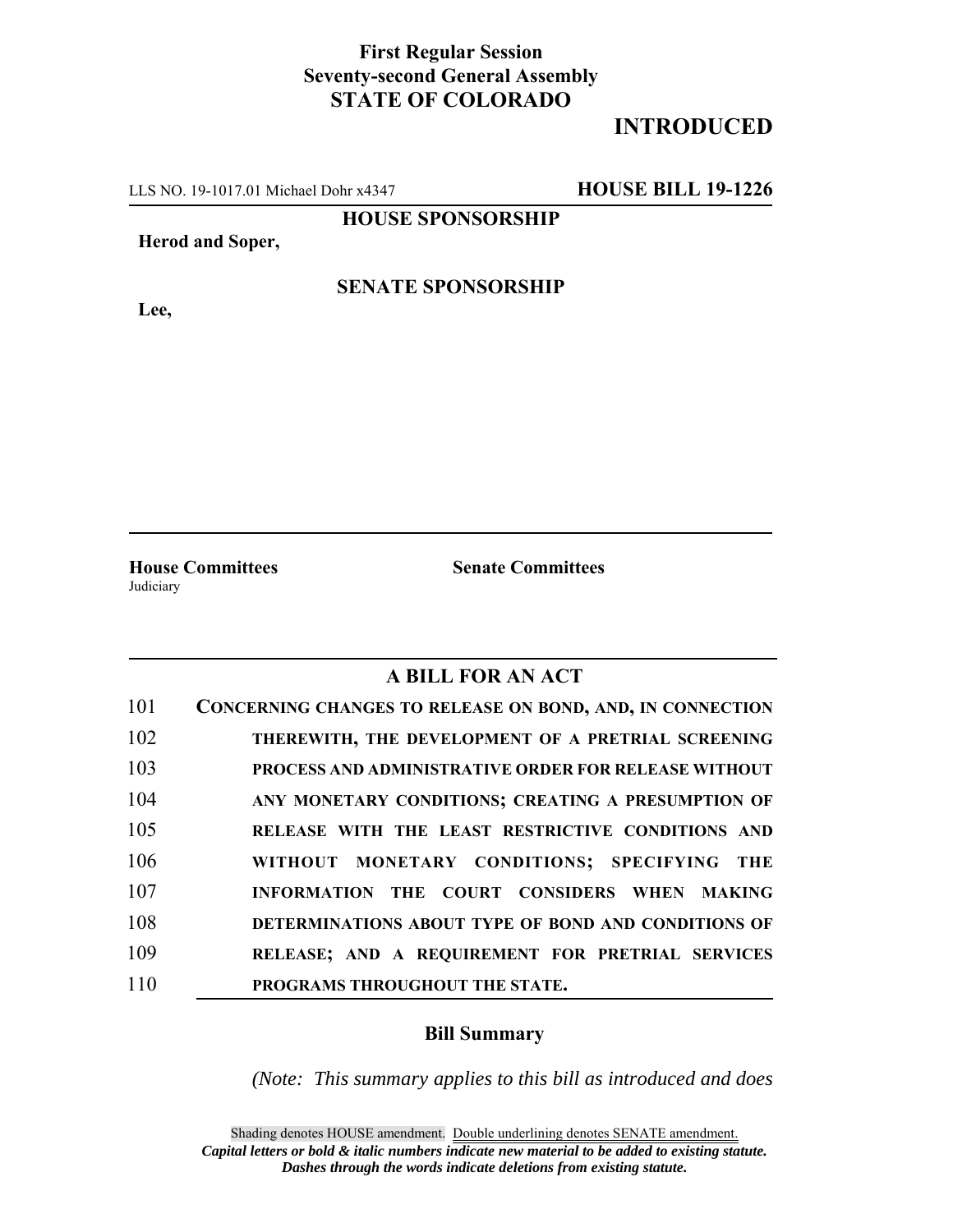*not reflect any amendments that may be subsequently adopted. If this bill passes third reading in the house of introduction, a bill summary that applies to the reengrossed version of this bill will be available at http://leg.colorado.gov.)*

Under current law, if a defendant is arrested for certain crimes and the court determines that the public would be in significant peril if the accused is released, the defendant is not bailable. The bill removes from the list of crimes that are not bailable the crime of possession of a weapon by a previous offender and sex assault crimes.

The bill requires each judicial district to develop:

- A pretrial screening process; and
- ! A chief judge administrative order specifying written criteria for the immediate release of certain defendants without any monetary conditions.

The office of the state court administrator shall develop statewide standards and guidelines for the pretrial screening process and written criteria for immediate release of certain defendants without any monetary conditions.

The bill creates a presumption that a defendant should be released with the least restrictive conditions possible and without monetary conditions unless the court finds one or more of the following:

- The person poses a substantial risk of danger to the safety of any person or the community; or
- ! There is a substantial risk that the person will not appear in court as required; or
- ! There is a substantial risk that the person will attempt to obstruct the criminal process; and
- ! There are no reasonable nonmonetary conditions of release that reasonably assure:
	- ! The safety of any person or the community;
	- ! That the person will appear in court as required; or
	- ! That the person will not attempt to obstruct the criminal justice process.

The bill requires the court to consider the results of empirically developed and validated risk assessment instruction when making determinations about the type of bond and conditions of release, but the assessment cannot be the sole basis for the decision. The bill outlines the other factors to consider in selecting the type of bond and conditions of release.

- The bill delineates the types of bond that a court can set:
- ! An unsecured personal recognizance bond, which may include an amount specified by the court;
- ! An unsecured personal recognizance bond with additional nonmonetary conditions of release designed specifically to reasonably ensure the appearance of the person in court and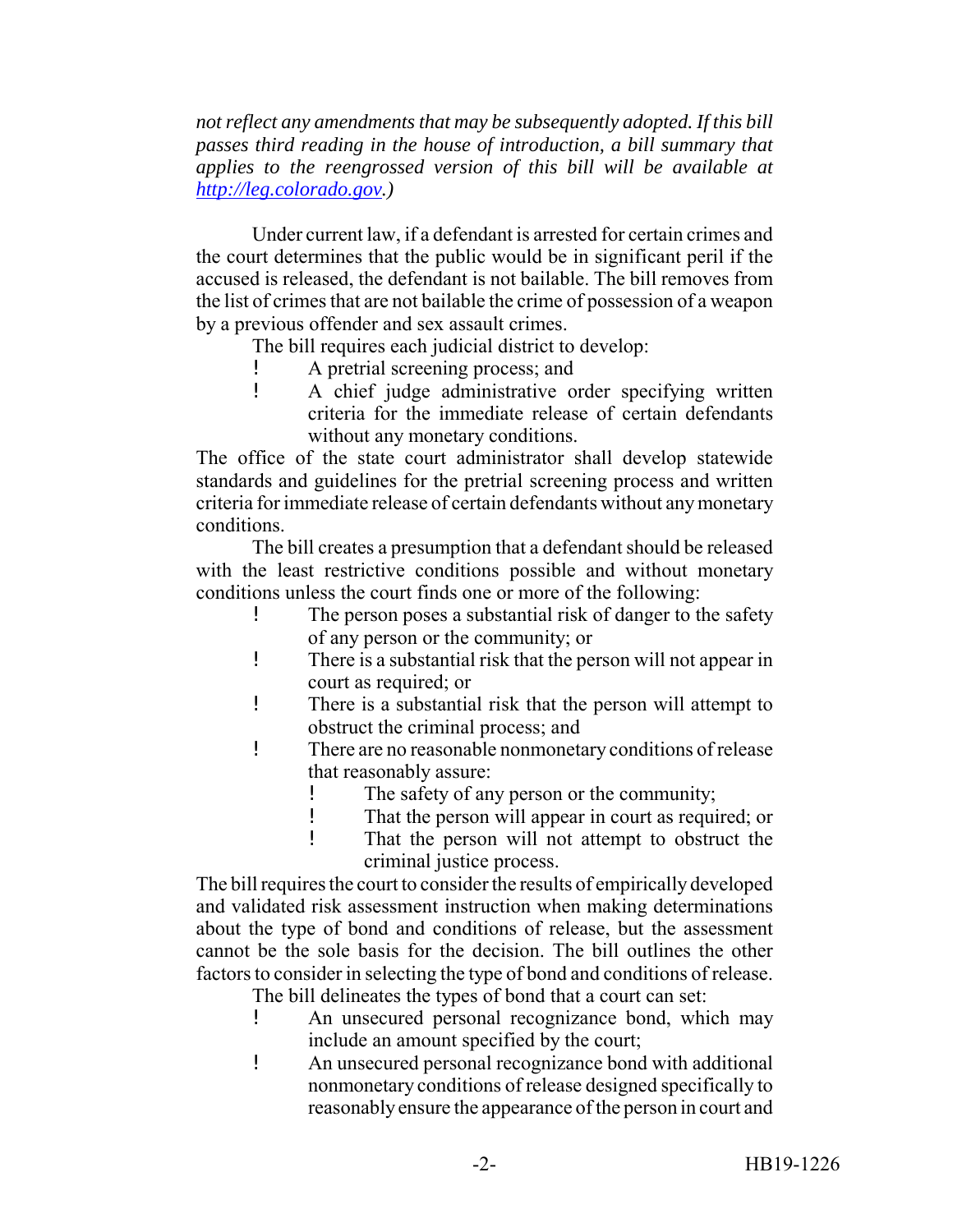the safety of any person or persons or the community;

- ! A bond with secured monetary conditions; and<br>
A bond with secured real estate conditions when
- ! A bond with secured real estate conditions when the court determined that release on an unsecured personal recognizance bond without monetary conditions will not reasonably ensure the appearance of the person in court or the safety of any person or persons or the community.

The bill requires all counties and cities and counties to develop a pretrial services program by July 1, 2020. A community advisory board is established in each county or city and county to develop the plan for the pretrial services program. The chief judge shall approve the plan developed by the community advisory board prior to implementing and starting the pretrial services program. The bill creates a funding program to allow judicial districts to develop and sustain pretrial programs. The office of the state court administrator shall develop minimum standards for pretrial services programs, and the bill specifies other criteria for pretrial services programs.

The bill specifies how a defendant, prosecuting attorney, or bonding and release commissioner can ask for a review and modification of bond.

 *Be it enacted by the General Assembly of the State of Colorado:* **SECTION 1.** In Colorado Revised Statutes, 16-4-101, **amend** (5); 3 and **repeal**  $(1)(b)(IV)$  and  $(1)(b)(V)$  as follows: **16-4-101. Bailable offenses - definitions.** (1) All persons shall be bailable by sufficient sureties except: (b) When, after a hearing held within ninety-six hours of arrest and upon reasonable notice, the court finds that the proof is evident or the presumption is great as to the crime alleged to have been committed and finds that the public would be placed in significant peril if the accused were released on bail and such person is accused in any of the following 11 cases: (IV) A crime of possession of a weapon by a previous offender 13 alleged to have been committed in violation of section 18-12-108 (2)(b),  $(2)(c)$ ,  $(4)(b)$ ,  $(4)(c)$ , or  $(5)$ , C.R.S.;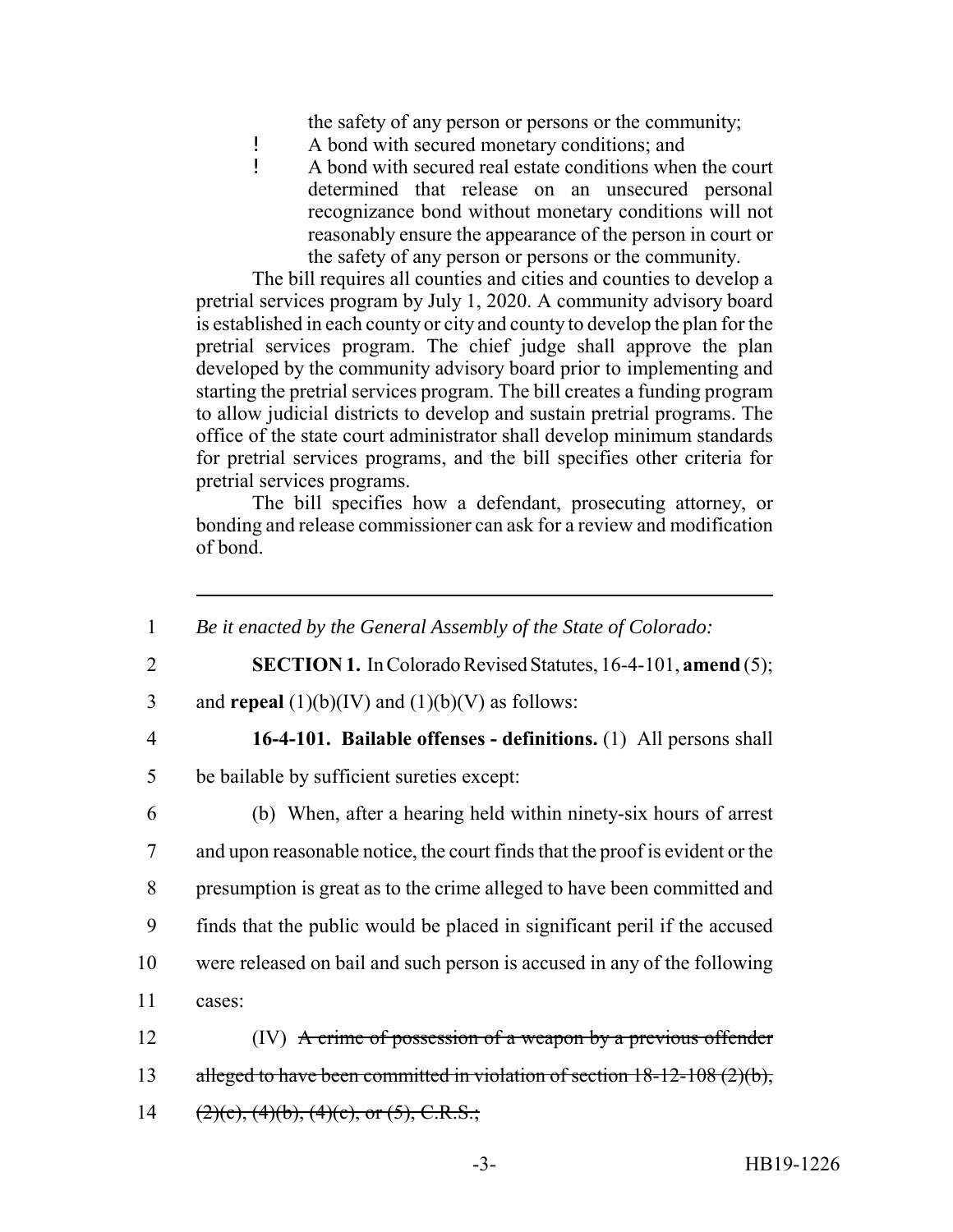(V) Sexual assault, as described in section 18-3-402, sexual 2 assault in the first degree, as described in section 18-3-402, as it existed prior to July 1, 2000, sexual assault in the second degree, as described in section 18-3-403, as it existed prior to July 1, 2000, sexual assault on a child, as described in section 18-3-405, or sexual assault on a child by one in a position of trust, as described in section 18-3-405.3 in which the victim is fourteen years of age or younger and seven or more years younger than the accused.

9 (5) When a person is arrested for a crime of violence, as defined 10 in section 16-1-104 (8.5), or a criminal offense alleging the use or 11 possession of a deadly weapon or the causing of bodily injury to another 12 person, or a criminal offense alleging the possession of a weapon by a 13 previous offender, as described in section  $18-12-108(2)(b)$ ,  $(2)(c)$ ,  $(4)(b)$ , 14  $(4)(c)$ , or  $(5)$ , C.R.S., and such person is on parole, the law enforcement 15 agency making the arrest shall notify the department of corrections within 16 twenty-four hours. The person so arrested shall not be eligible for bail to 17 be set until at least seventy-two hours from the time of his or her arrest 18 has passed EXCESSIVE BAIL SHOULD NOT BE REQUIRED FOR ANY PERSON 19 ELIGIBLE FOR BAIL PENDING FINAL ADJUDICATION.

20 **SECTION 2.** In Colorado Revised Statutes, **amend** 16-4-102 as 21 follows:

22 **16-4-102. Right to bail - before conviction.** Any person who is 23 in custody, and for whom the court has not set bond and conditions of 24 release pursuant to the applicable rule of criminal procedure, and who is 25 not subject to the provisions of section  $16-4-101(5)$ , ARRESTED AND HAS 26 NOT BEEN RELEASED PURSUANT TO SECTION 16-4-103 has the right to a 27 hearing to determine bond and conditions of release. A person in custody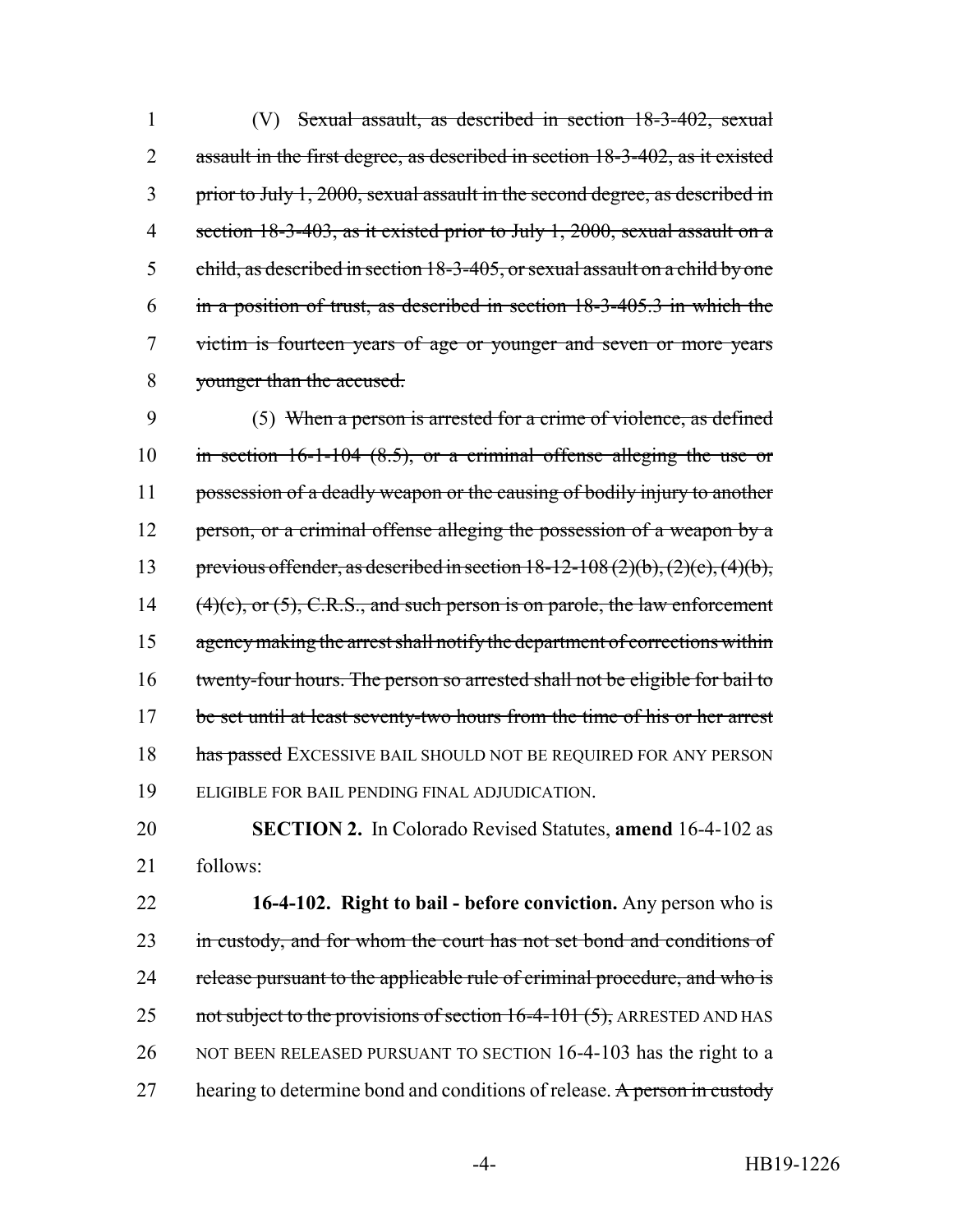1 may also request a hearing so that bond and conditions of release can be 2 set. Upon receiving the request, the judge shall notify the district attorney immediately of the arrested person's request, and the district attorney shall 4 have the right to attend and advise the court of matters pertinent to the 5 type of bond and conditions of release to be set. The judge shall also 6 order REQUIRE the appropriate law enforcement agency having custody of the prisoner to bring him or her before the court forthwith, and the judge shall set bond and conditions of release if the offense for which the person was arrested is bailable. It shall not be a prerequisite to bail that a criminal charge of any kind has been filed.

 **SECTION 3.** In Colorado Revised Statutes, **repeal and reenact, with amendments,** 16-4-103 as follows:

 **16-4-103. Setting and selection type of bond - development of criteria by each judicial district - assessment and release program.** (1) EACH JUDICIAL DISTRICT SHALL DEVELOP, ON OR BEFORE MARCH 31, 2020:

 (a) A PRETRIAL RELEASE SCREENING PROCESS TO ASSESS EACH PERSON AS SOON AS PRACTICABLE BUT NO LATER THAN TWENTY-FOUR 19 HOURS AFTER ADMISSION TO A DETENTION FACILITY;

20 (b) AN ADMINISTRATIVE ORDER OF THE CHIEF JUDGE OF THAT 21 JUDICIAL DISTRICT SPECIFYING WRITTEN CRITERIA ALLOWING FOR THE IMMEDIATE PRETRIAL RELEASE OF CERTAIN DETAINED PERSONS ON A SUMMONS OR AN UNSECURED PERSONAL RECOGNIZANCE BOND WITHOUT MONETARY CONDITIONS AFTER THE PRETRIAL ASSESSMENT IS COMPLETED 25 AND WITHOUT AN INITIAL HEARING BEFORE THE COURT. THE CRITERIA FOR RELEASE MUST BE DEVELOPED IN CONJUNCTION WITH ALL LOCAL STAKEHOLDERS, WHICH INCLUDE BUT ARE NOT BE LIMITED TO A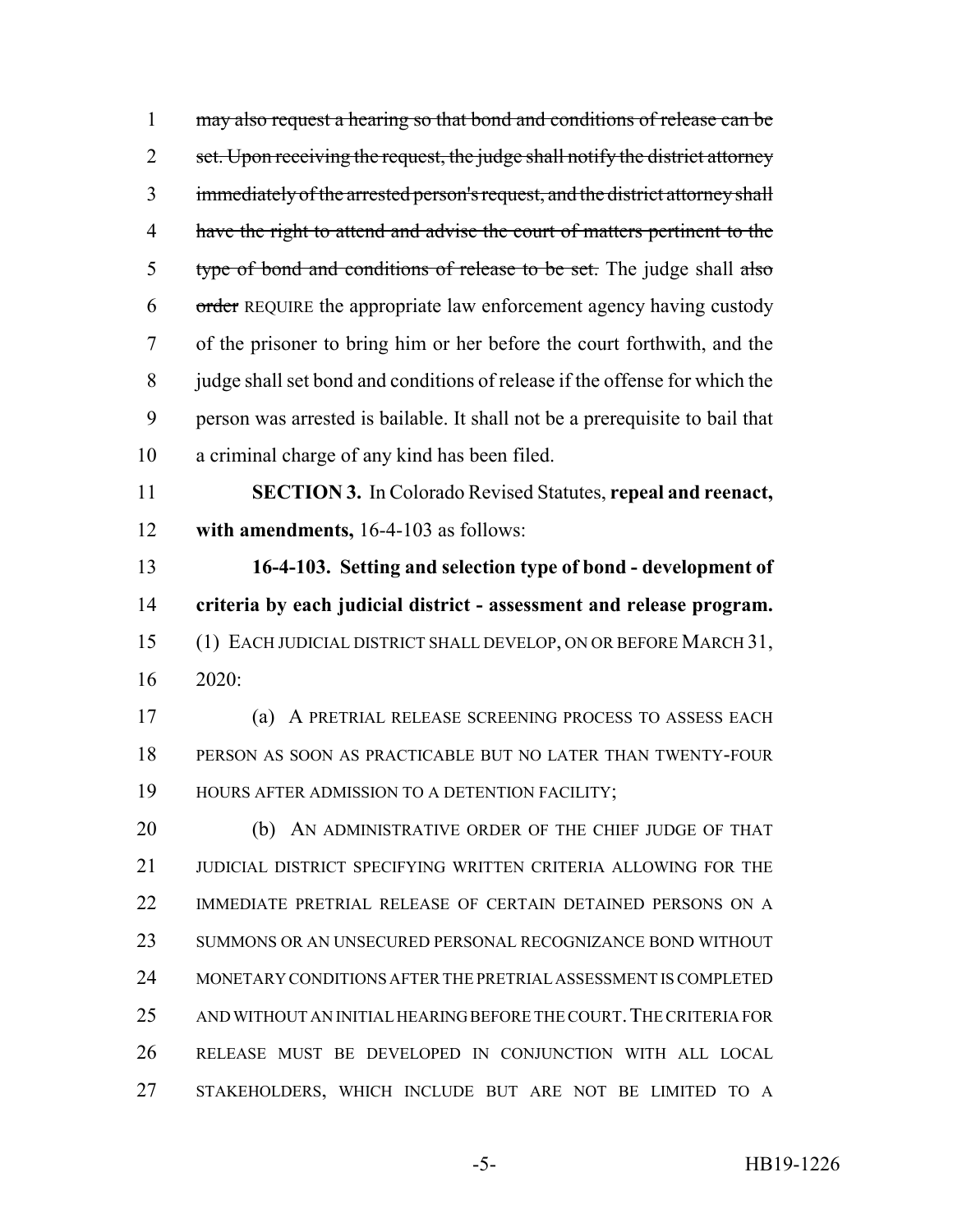REPRESENTATIVE OF THE DISTRICT ATTORNEY'S OFFICE, THE PUBLIC DEFENDER, THE SHERIFF'S DEPARTMENT, THE PRETRIAL SERVICES PROGRAM, A VICTIM ADVOCATE, AND THE OFFICE OF THE STATE COURT ADMINISTRATOR. THE CRITERIA MUST OUTLINE THE NONMONETARY CONDITIONS OF BOND THAT ARE REASONABLY NECESSARY TO ASSURE COURT APPEARANCE AND SAFETY OF ANY PERSON OR THE COMMUNITY BASED ON THE ASSESSMENT.

8 (2) THE OFFICE OF THE STATE COURT ADMINISTRATOR SHALL DEVELOP STATEWIDE STANDARDS AND GUIDELINES FOR THE DEVELOPMENT OF BOTH THE PRETRIAL RELEASE SCREENING AND THE WRITTEN CRITERIA FOR PRETRIAL RELEASE AS REQUIRED BY SUBSECTION 12 (1) OF THIS SECTION. THE OFFICE OF THE STATE COURT ADMINISTRATOR SHALL DEVELOP THE STATEWIDE STANDARDS AND GUIDELINES IN CONJUNCTION WITH A REVIEW OF THE RELEVANT RESEARCH AND BEST PRACTICES MODELS THROUGHOUT THE COUNTRY, WHICH INCLUDE, BUT ARE NOT LIMITED TO:

 (a) THE IMPACT OF DETENTION ON LOW-RISK PERSONS AND RECIDIVISM;

 (b) THE NATIONAL AND STATE DATA AND RESEARCH REGARDING THE USE OF NONMONETARY CONDITIONS OF BOND AS THEY RELATE TO 21 SAFETY OF ANY PERSON OR THE COMMUNITY AND APPEARANCE RATES: AND

 (c) THE RELEVANT CASE LAW AND NATIONAL BEST PRACTICES REGARDING THE USE OF MONETARY CONDITIONS OF BOND.

 (3) IN THE CHIEF JUDGE ADMINISTRATIVE ORDER CREATED 26 PURSUANT TO SUBSECTION (1)(b) OF THIS SECTION, THE CHIEF JUDGE OF THE JUDICIAL DISTRICT SHALL DESIGNATE A PERSON, AGENCY, OR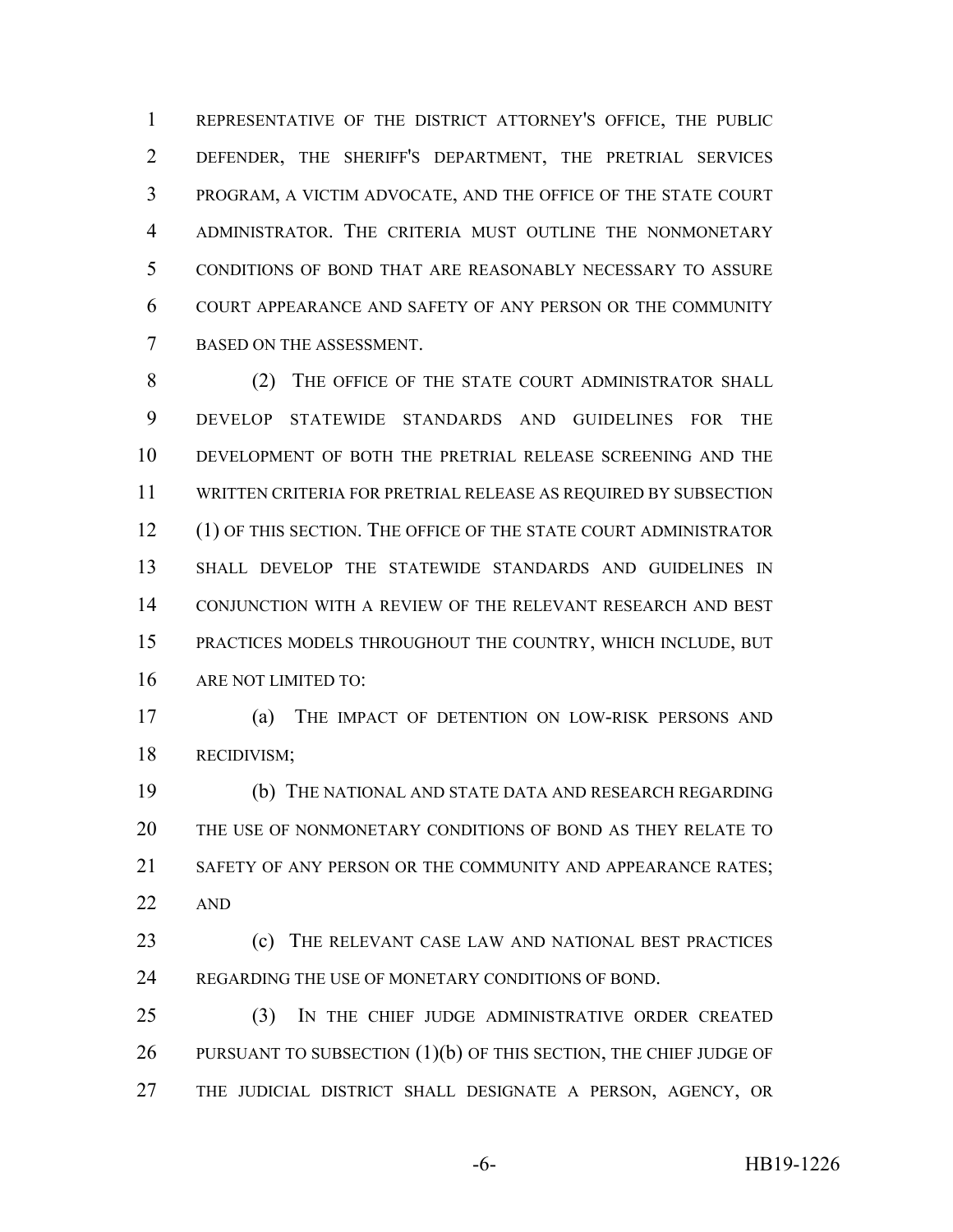PROGRAM FOR EACH DETENTION FACILITY WITHIN THE JUDICIAL DISTRICT TO CONDUCT THE PRETRIAL RELEASE SCREENING TO ALLOW FOR RELEASE OF PERSONS TAKEN INTO CUSTODY BY LAW ENFORCEMENT OFFICIALS.THE CHIEF JUDGE SHALL ALSO DESIGNATE A PERSON, AGENCY, OR PROGRAM AS A BONDING AND RELEASE COMMISSIONER, AS DEFINED IN SECTION 16-4-109 (4)(b), WHO IS AUTHORIZED TO RELEASE PERSONS ASSESSED ELIGIBLE FOR RELEASE PURSUANT TO THE CRITERIA WITHOUT MONETARY CONDITIONS OF BOND. ALL RELEASES ON NONMONETARY BONDS MUST INCLUDE THE STANDARD AND STATUTORILY MANDATED BOND CONDITIONS PURSUANT TO SECTION 16-4-105 AND ANY OTHER APPROPRIATE AND NECESSARY NONMONETARY CONDITIONS THAT WILL REASONABLY ASSURE COURT APPEARANCE AND THE SAFETY OF ANY PERSON OR THE COMMUNITY AS DETERMINED BY THE PRETRIAL SCREENING PROCESS AND THE WRITTEN RELEASE CRITERIA OF EACH JURISDICTION. THE ADMINISTRATIVE ORDER MUST INCLUDE PRETRIAL RELEASE POLICIES THAT ALLOW FOR RELEASE OF ANY PERSON UPON PAYMENT OF A MONETARY CONDITION OF RELEASE OR SUMMONS WHICH WILL ALLOW A DEFENDANT TO AVOID UNNECESSARY INCARCERATION OR DELAYED RELEASE. A RELEASE WITH MONETARY CONDITIONS MUST ALSO INCLUDE MANDATORY NONMONETARY CONDITIONS OF BOND AND MAY INCLUDE ANY OTHER APPROPRIATE AND NECESSARY NONMONETARY CONDITIONS THAT WILL REASONABLY ENSURE THE COURT APPEARANCE AND THE SAFETY OF ANY PERSON OR THE COMMUNITY.

 **SECTION 4.** In Colorado Revised Statutes, **repeal and reenact, with amendments,** 16-4-104 as follows:

 **16-4-104. Initial hearing - types of bond set by the court - factors for setting conditions of bond - right to counsel.** (1) AT THE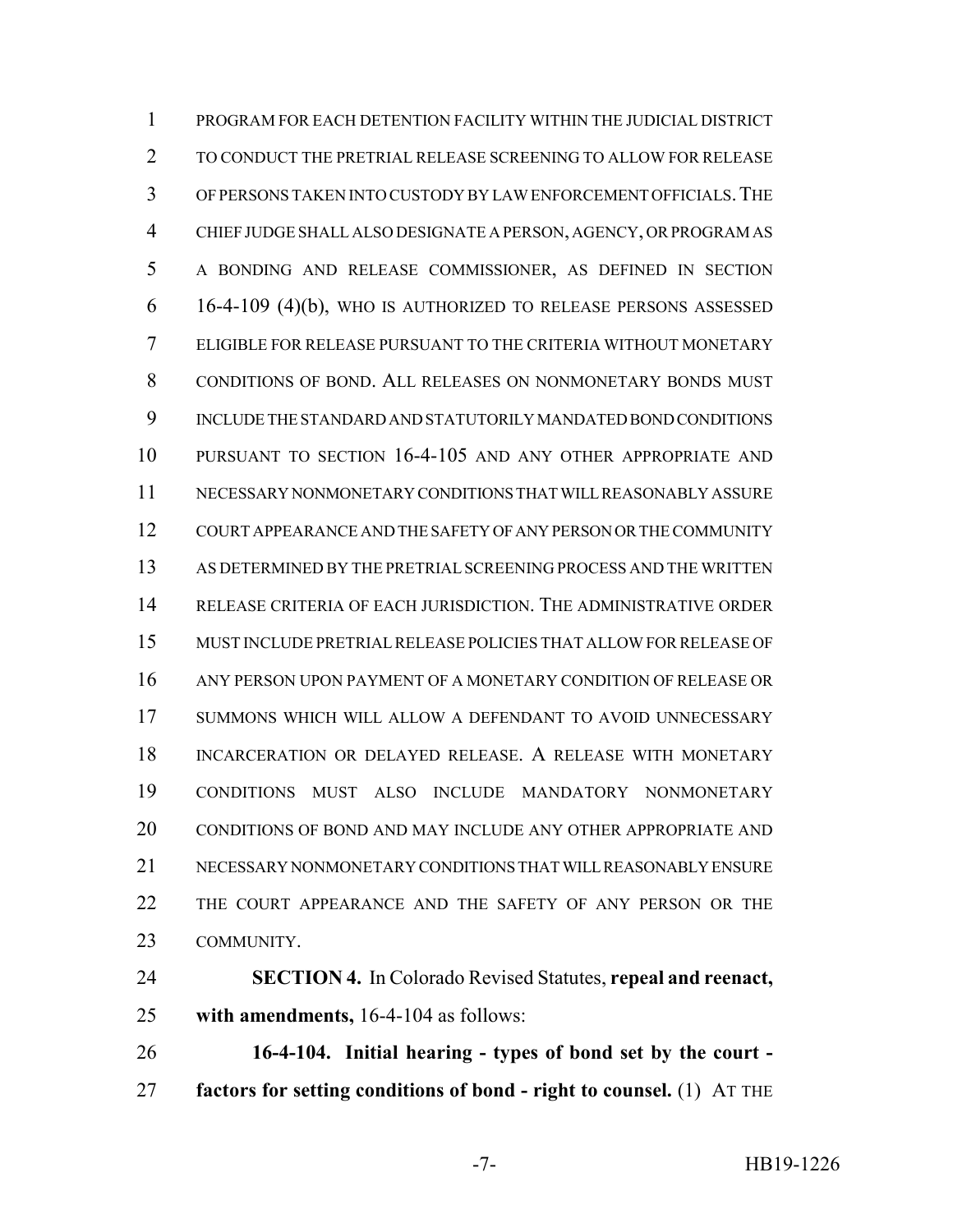1 INITIAL HEARING, IF THE PERSON IS NOT RELEASED PURSUANT TO THE PROVISIONS OF SECTION 16-4-103, THE COURT SHALL DETERMINE THE TYPE OF BOND AND THE CONDITIONS OF RELEASE. IN MAKING THAT DETERMINATION, THE COURT SHALL PRESUME THE RELEASE OF THE PERSON WITH THE LEAST RESTRICTIVE CONDITIONS AND WITHOUT THE USE OF ANY MONETARY CONDITIONS OF BOND UNLESS THE COURT FINDS THAT: (a) ONE OR MORE OF THE FOLLOWING EXIST: (I) THE PERSON POSES A SUBSTANTIAL RISK OF DANGER TO THE SAFETY OF ANY PERSON OR THE COMMUNITY; OR (II) THERE IS A SUBSTANTIAL RISK THAT THE PERSON WILL NOT APPEAR IN COURT AS REQUIRED; OR (III) THERE IS A SUBSTANTIAL RISK THAT THE PERSON WILL 13 ATTEMPT TO OBSTRUCT THE CRIMINAL PROCESS; AND

 (b) THERE ARE NO REASONABLE NONMONETARY CONDITIONS OF RELEASE THAT REASONABLY ENSURE:

**(I) THE SAFETY OF ANY PERSON OR THE COMMUNITY;** 

(II) THAT THE PERSON WILL APPEAR IN COURT AS REQUIRED; OR

18 (III) THAT THE PERSON WILL NOT ATTEMPT TO OBSTRUCT THE CRIMINAL JUSTICE PROCESS.

20 (2) IN MAKING THE DETERMINATION ABOUT THE TYPE OF BOND AND CONDITIONS OF RELEASE, THE COURT SHALL CONSIDER THE RESULTS OF AN EMPIRICALLY DEVELOPED AND VALIDATED RISK ASSESSMENT INSTRUMENT DESIGNED TO IMPROVE PRETRIAL RELEASE DECISIONS BY PROVIDING THE COURT INFORMATION THAT CLASSIFIES A PERSON IN CUSTODY BASED UPON PREDICTED LEVEL OF RISK OF PRETRIAL FAILURE. HOWEVER, THE COURT SHALL NOT USE THE RESULTS OF THE INSTRUMENT AS THE SOLE BASIS FOR SETTING THE TYPE OF BOND AND CONDITIONS OF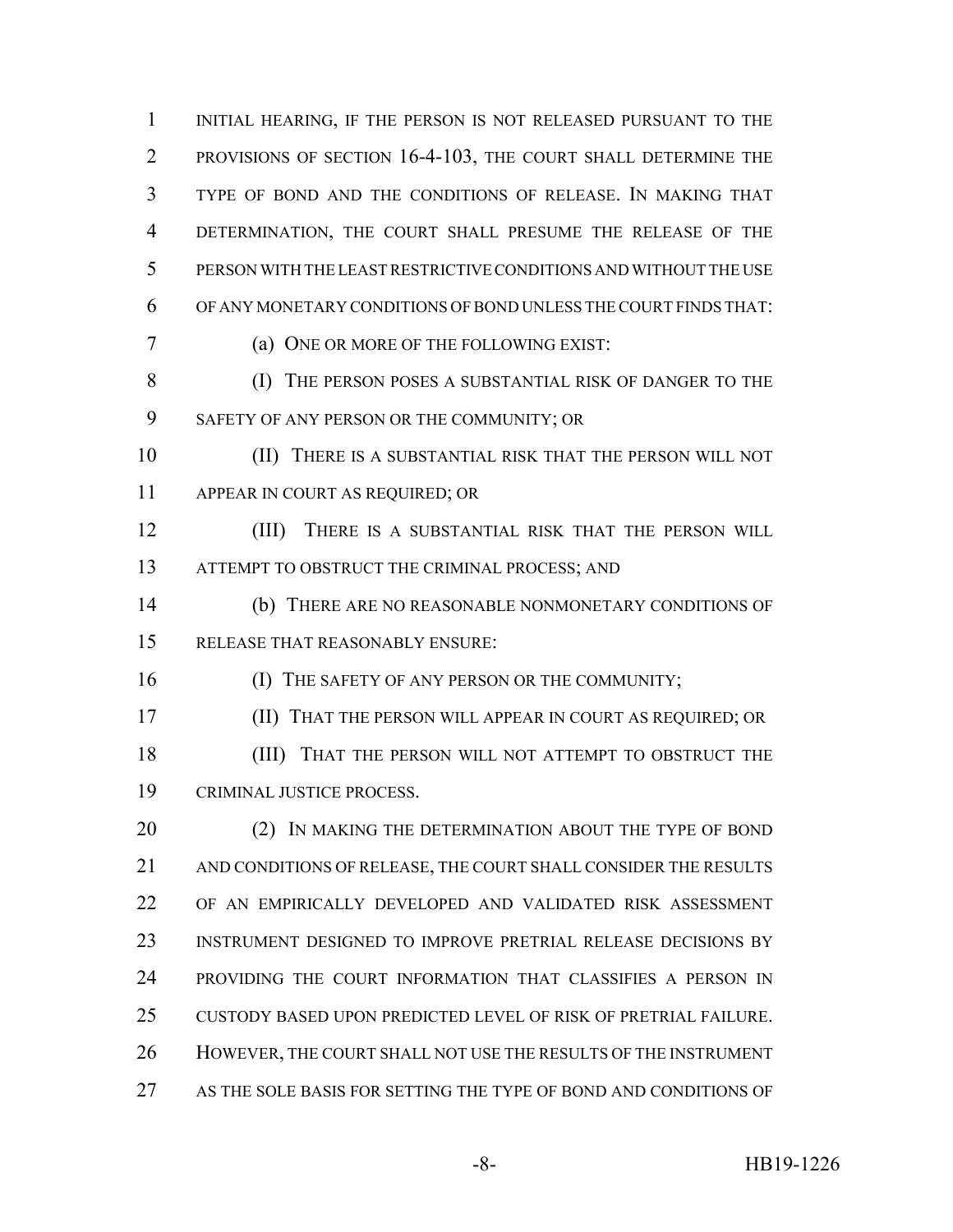RELEASE. THE COURT SHALL ALSO CONSIDER:

 (a) THE INDIVIDUAL CIRCUMSTANCES OF THE DEFENDANT, INCLUDING HIS OR HER FINANCIAL CIRCUMSTANCES;

(b) THE NATURE AND SEVERITY OF THE ALLEGED OFFENSE;

(c) VICTIM INPUT, IF RECEIVED;

 (d) ALL METHODS OF RELEASE TO AVOID UNNECESSARY PRETRIAL INCARCERATION AND TO AVOID UNNECESSARY LEVELS OF SUPERVISION AS 8 CONDITIONS OF PRETRIAL RELEASE;

 (e) THE WRITTEN CRITERIA FOR PRETRIAL RELEASE DEVELOPED BY 10 THE JUDICIAL DISTRICT PURSUANT TO SECTION 16-4-103 (1)(b);

 (f) THE EMPLOYMENT STATUS AND HISTORY OF THE PERSON IN CUSTODY;

 (g) THE NATURE AND EXTENT OF FAMILY RELATIONSHIPS OF THE 14 PERSON IN CUSTODY;

(h) PAST AND PRESENT RESIDENCES OF THE PERSON IN CUSTODY;

16 (i) THE CHARACTER AND REPUTATION OF THE PERSON IN CUSTODY;

 (j) IDENTITY OF PERSONS WHO AGREE TO ASSIST THE PERSON IN CUSTODY IN ATTENDING COURT AT THE PROPER TIME;

 (k) THE LIKELY SENTENCE, CONSIDERING THE NATURE AND OFFENSE PRESENTLY CHARGED, ESPECIALLY IF THE DEFENDANT IS NOT 21 LIKELY TO BE SENTENCED TO INCARCERATION;

22 (1) THE PRIOR CRIMINAL RECORD, IF ANY, OF THE PERSON IN CUSTODY;

 (m) ANY PRIOR FAILURES THAT ARE RELEVANT TO THE DEFENDANT'S CURRENT ABILITY TO APPEAR IN COURT;

**(n) ANY FACTS INDICATING THE POSSIBILITY OF VIOLATIONS OF** THE LAW IF THE PERSON IN CUSTODY IS RELEASED WITHOUT CERTAIN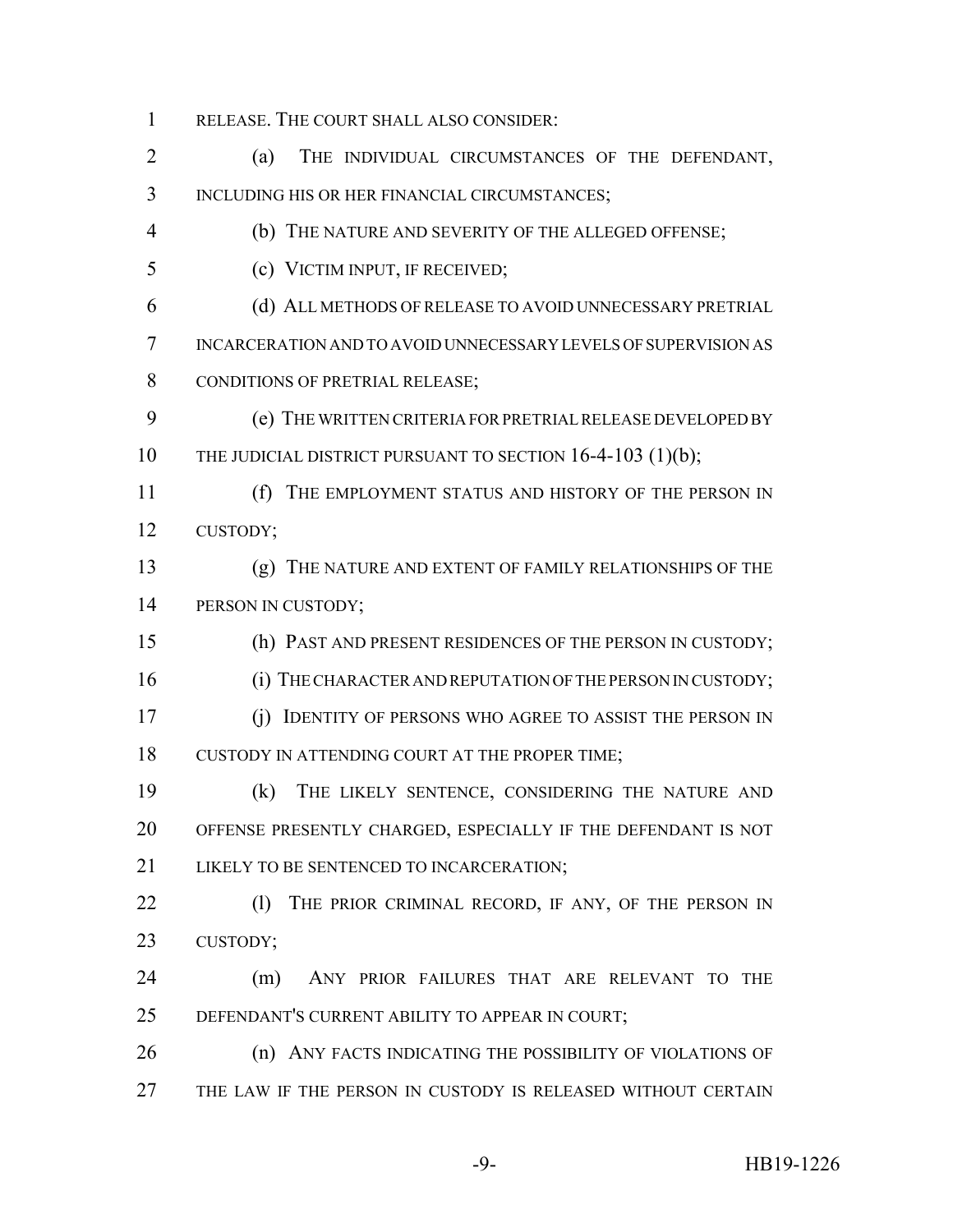CONDITIONS OF RELEASE;

 (o) ANY FACTS INDICATING THAT THE DEFENDANT IS LIKELY TO INTIMIDATE OR HARASS POSSIBLE WITNESSES; AND

 (p) ANY OTHER FACTS TENDING TO INDICATE THAT THE DEFENDANT HAS STRONG TIES TO THE COMMUNITY AND IS NOT LIKELY TO FLEE THE JURISDICTION.

 (3) BECAUSE OF THE DANGER POSED TO ANY PERSON AND THE COMMUNITY, A PERSON WHO IS ARRESTED FOR AN OFFENSE UNDER SECTION 42-4-1301 (1) SHALL NOT ATTEND A BAIL HEARING UNTIL THE PERSON IS NO LONGER INTOXICATED OR UNDER THE INFLUENCE OF DRUGS. THE PERSON MUST BE HELD IN CUSTODY UNTIL THE PERSON MAY SAFELY 12 ATTEND THE HEARING.

 (4) THE TYPES OF BOND THAT MAY BE SET BY THE COURT INCLUDE: (a) AN UNSECURED PERSONAL RECOGNIZANCE BOND, WHICH MAY 15 INCLUDE AN AMOUNT SPECIFIED BY THE COURT. THE COURT MAY REQUIRE ADDITIONAL OBLIGORS ON THE BOND AS A CONDITION OF THE BOND.

 (b) AN UNSECURED PERSONAL RECOGNIZANCE BOND WITH ADDITIONAL NONMONETARY CONDITIONS OF RELEASE DESIGNED SPECIFICALLY TO REASONABLY ENSURE THE APPEARANCE OF THE PERSON IN COURT AND THE SAFETY OF ANY PERSON OR PERSONS OR THE COMMUNITY;

**(c)** A BOND WITH SECURED MONETARY CONDITIONS SUBJECT TO 23 THE PROVISIONS OF SUBSECTION (1) OF THIS SECTION. UNLESS THE COURT MAKES FACTUAL FINDINGS ON THE RECORD WITH RESPECT TO THE DEFENDANT THAT A CERTAIN METHOD OF BOND, AS SELECTED BY THE 26 COURT, IS NECESSARY TO REASONABLY ENSURE THE APPEARANCE OF THE PERSON IN COURT AND REASONABLY ENSURE THE SAFETY OF ANY PERSON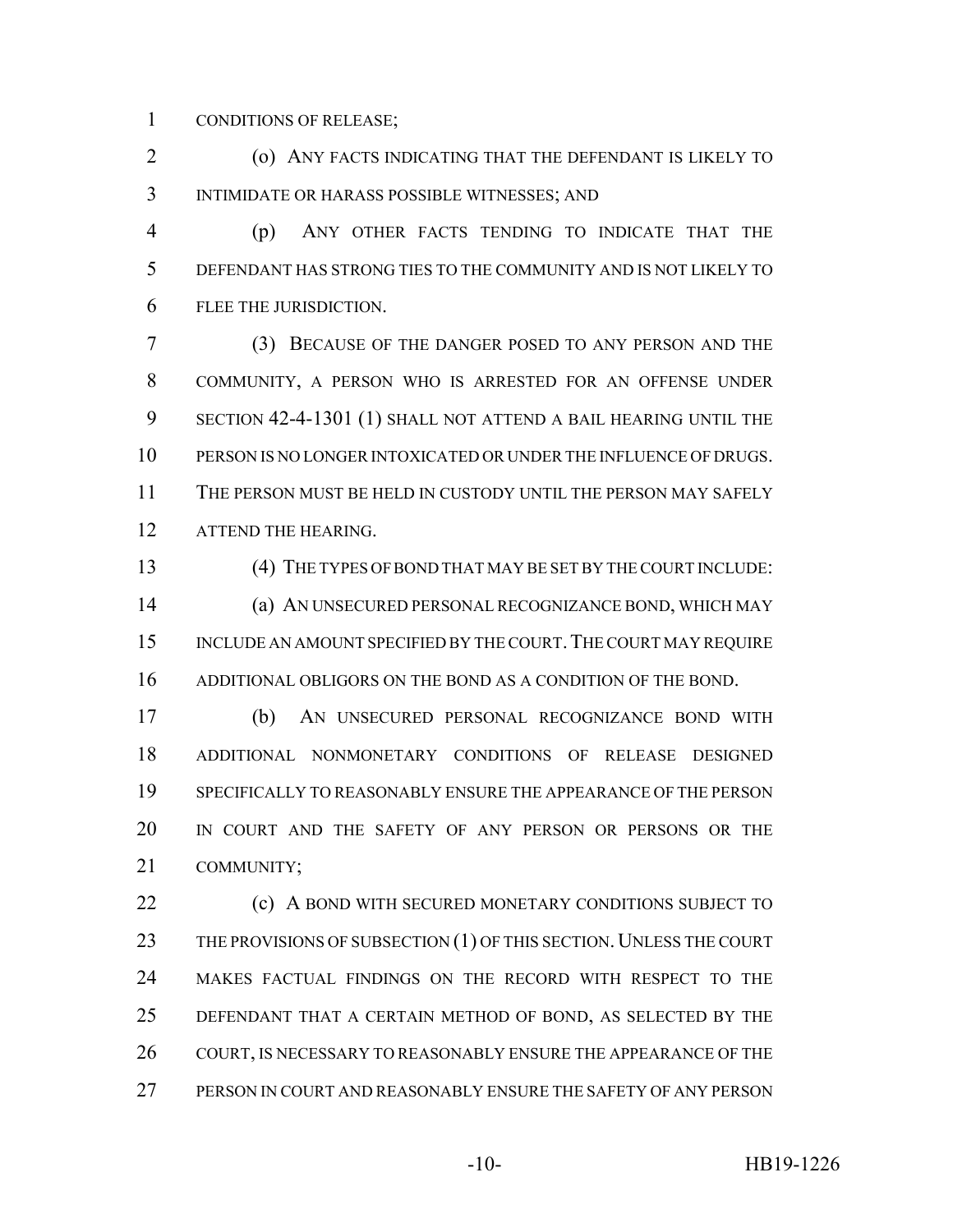OR PERSONS IN THE COMMUNITY, THE PERSON SHALL BE RELEASED FROM CUSTODY UPON EXECUTION OF BOND IN THE FULL AMOUNT OF MONEY TO BE SECURED BY ANY ONE OF THE FOLLOWING METHODS, AS SELECTED BY THE DEFENDANT:

 (I) BY A DEPOSIT WITH THE CLERK OF THE COURT OF AN AMOUNT OF CASH EQUAL TO THE MONETARY CONDITION OF THE BOND;

 (II) BY REAL ESTATE SITUATED IN THIS STATE WITH UNENCUMBERED EQUITY NOT EXEMPT FROM EXECUTION OWNED BY THE ACCUSED OR ANY OTHER PERSON ACTING AS SURETY ON THE BOND, WHICH UNENCUMBERED EQUITY SHALL BE AT LEAST ONE AND ONE-HALF OF THE 11 AMOUNT OF THE SECURITY SET IN THE BOND;

 (III) BY SURETIES WORTH AT LEAST ONE AND ONE-HALF OF THE 13 SECURITY SET IN THE BOND; OR

 (IV) BY A BAIL BONDING AGENT, AS DEFINED IN SECTION 16-1-104 (3.5).

16 (d) A BOND WITH SECURED REAL ESTATE CONDITIONS WHEN THE COURT DETERMINES THAT RELEASE ON AN UNSECURED PERSONAL RECOGNIZANCE BOND WITHOUT MONETARY CONDITIONS WILL NOT REASONABLY ENSURE THE APPEARANCE OF THE PERSON IN COURT OR REASONABLY ENSURE THE SAFETY OF ANY PERSON OR PERSONS OR THE COMMUNITY. THE CLERK OF THE COURT SHALL NOT ACCEPT A BOND SECURED BY REAL ESTATE UNLESS THE RECORD OWNER OF THE PROPERTY PRESENTS TO THE CLERK OF THE COURT THE ORIGINAL DEED OF TRUST AS 24 DESCRIBED IN SUBSECTION  $(4)(d)(IV)$  OF THIS SECTION AND THE APPLICABLE RECORDING FEE. UPON RECEIPT OF THE DEED OF TRUST AND FEE, THE CLERK OF THE COURT SHALL RECORD THE DEED OF TRUST WITH THE CLERK AND RECORDER FOR THE COUNTY IN WHICH THE PROPERTY IS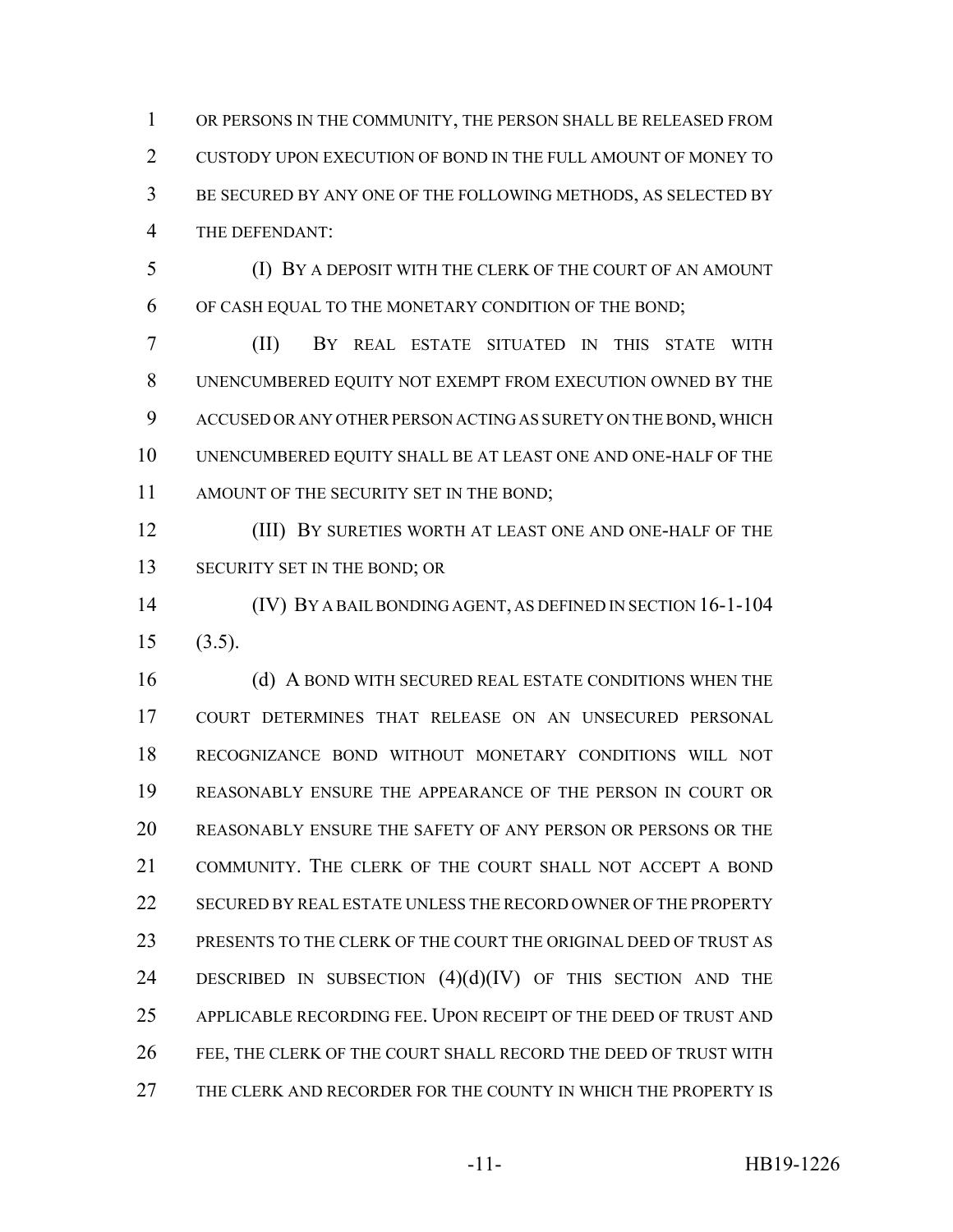LOCATED. FOR A BOND SECURED BY REAL ESTATE, THE AMOUNT OF THE OWNER'S UNENCUMBERED EQUITY SHALL BE DETERMINED BY DEDUCTING THE AMOUNT OF ALL ENCUMBRANCES LISTED IN THE OWNER AND ENCUMBRANCES CERTIFICATE FROM THE ACTUAL VALUE OF SUCH REAL ESTATE AS SHOWN ON THE CURRENT NOTICE OF VALUATION. THE OWNER OF THE REAL ESTATE SHALL FILE WITH THE BOND ALL OF THE FOLLOWING, WHICH SHALL CONSTITUTE A MATERIAL PART OF THE BOND:

8 (I) THE CURRENT NOTICE OF VALUATION OF SUCH REAL ESTATE 9 PREPARED BY THE COUNTY ASSESSOR PURSUANT TO SECTION 39-5-121;

 (II) EVIDENCE OF TITLE ISSUED BY A TITLE INSURANCE COMPANY 11 OR AGENT LICENSED PURSUANT TO ARTICLE 11 OF TITLE 10, WITHIN 12 THIRTY-FIVE DAYS AFTER THE DATE UPON WHICH THE BOND IS FILED;

13 (III) A SWORN STATEMENT BY THE OWNER OF THE REAL ESTATE THAT THE REAL ESTATE IS SECURITY FOR THE COMPLIANCE BY THE DEFENDANT WITH THE PRIMARY CONDITION OF THE BOND; AND

 (IV) A DEED OF TRUST TO THE PUBLIC TRUSTEE OF THE COUNTY OR CITY AND COUNTY IN WHICH THE REAL ESTATE IS LOCATED THAT IS EXECUTED AND ACKNOWLEDGED BY ALL RECORD OWNERS OF THE REAL ESTATE. THE DEED OF TRUST MUST NAME THE CLERK OF THE COURT APPROVING THE BOND AS BENEFICIARY.THE DEED OF TRUST MUST SECURE AN AMOUNT EQUAL TO ONE AND ONE-HALF TIMES THE AMOUNT OF THE BOND.

23 (5) AT THE INITIAL HEARING, THE PERSON HAS THE RIGHT TO BE 24 REPRESENTED BY AN ATTORNEY AND MUST BE ADVISED OF THE POSSIBLE CHARGES, PENALTIES, AND HIS OR HER RIGHTS AS SPECIFIED IN RULE 5 OF THE COLORADO RULES OF CRIMINAL PROCEDURE, UNLESS WAIVED BY THE DEFENDANT. THE COURT SHALL NOTIFY THE PUBLIC DEFENDER OF EACH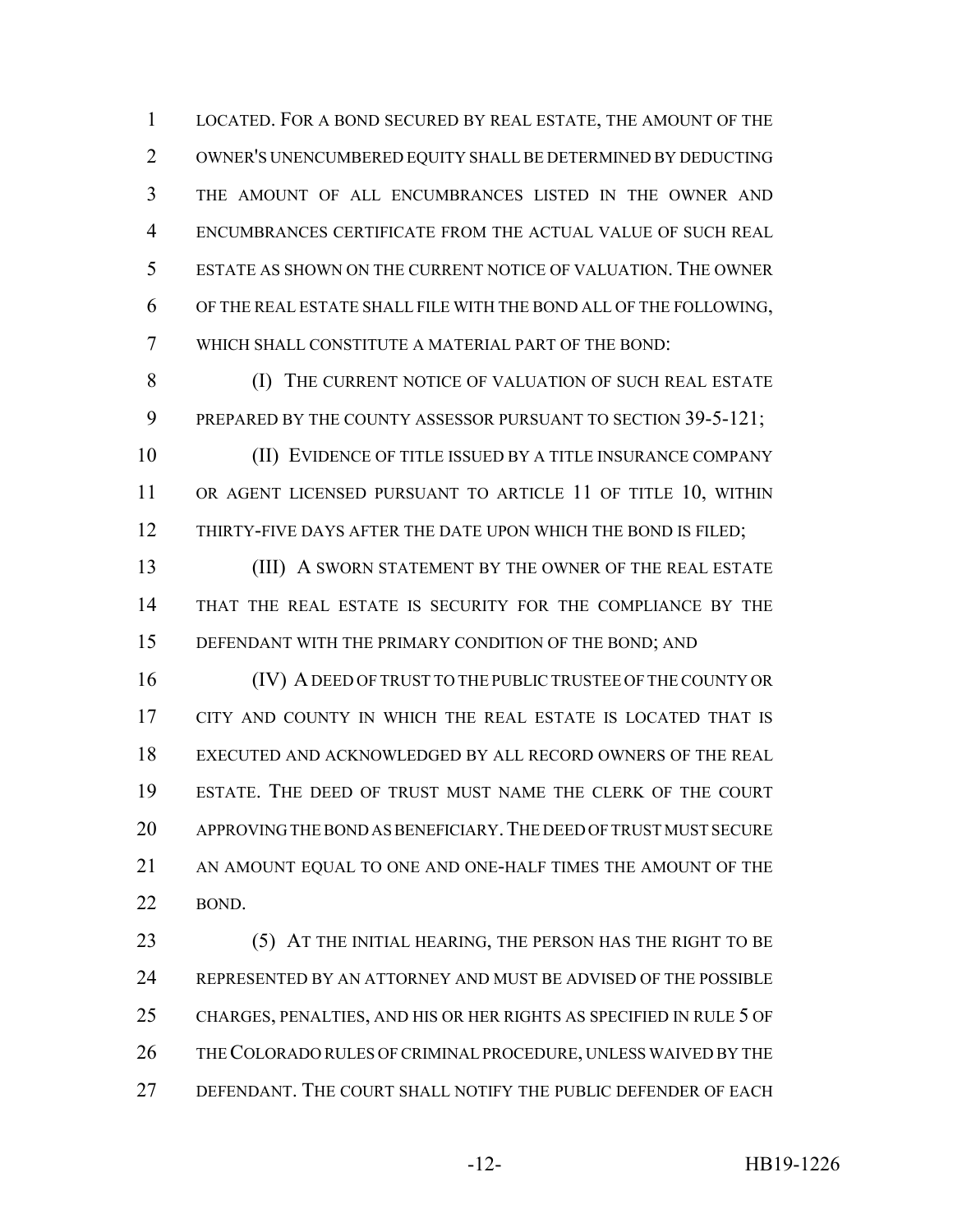PERSON IN CUSTODY BEFORE THE INITIAL HEARING, AND THE PERSON HAS THE RIGHT TO BE REPRESENTED BY THE PUBLIC DEFENDER AT THAT HEARING. ADDITIONALLY, THE COURT SHALL PROVIDE THE PUBLIC DEFENDER SUFFICIENT TIME TO PREPARE FOR AND PRESENT AN INDIVIDUALIZED ARGUMENT REGARDING THE RELEASE OF THE PERSON AND ANY CONDITIONS OF RELEASE AT THE INITIAL HEARING, CONSISTENT WITH THE COURT'S DOCKET AND SCHEDULING PRIORITIES.

**(6) THE PROSECUTING ATTORNEY HAS THE RIGHT TO APPEAR AT**  ALL HEARINGS TO PROVIDE HIS OR HER POSITION ON BAIL AND CONDITIONS OF RELEASE AND ANY OTHER RELEVANT INFORMATION.

 (7) PRIOR TO THE INITIAL HEARING, THE PERSON, PROGRAM, OR AGENCY THAT HAS CONDUCTED THE PRETRIAL RELEASE SCREENING SHALL PROVIDE ALL INFORMATION GATHERED REGARDING THE DEFENDANT, 14 INCLUDING, BUT NOT LIMITED TO, THE RESULTS FROM ANY EMPIRICALLY DEVELOPED AND VALIDATED RISK ASSESSMENT INSTRUMENT AND THE ARREST AFFIDAVIT OR OTHER PROBABLE CAUSE STATEMENT TO THE PROSECUTION AND THE DEFENSE.

 **SECTION 5.** In Colorado Revised Statutes, 16-4-105, **amend** (7) as follows:

 **16-4-105. Conditions of release on bond.** (7) A person may be released on a bond with monetary condition of bond, when appropriate, 22 as described in section  $16-4-104$  (1)(c) SECTION 16-4-104 (4).

 **SECTION 6.** In Colorado Revised Statutes, **repeal and reenact, with amendments,** 16-4-106 as follows:

 **16-4-106. Pretrial services programs - report.** (1) TO REDUCE BARRIERS TO THE PRETRIAL RELEASE OF PERSONS IN CUSTODY WHOSE RELEASE ON BOND WITH APPROPRIATE CONDITIONS REASONABLY ENSURES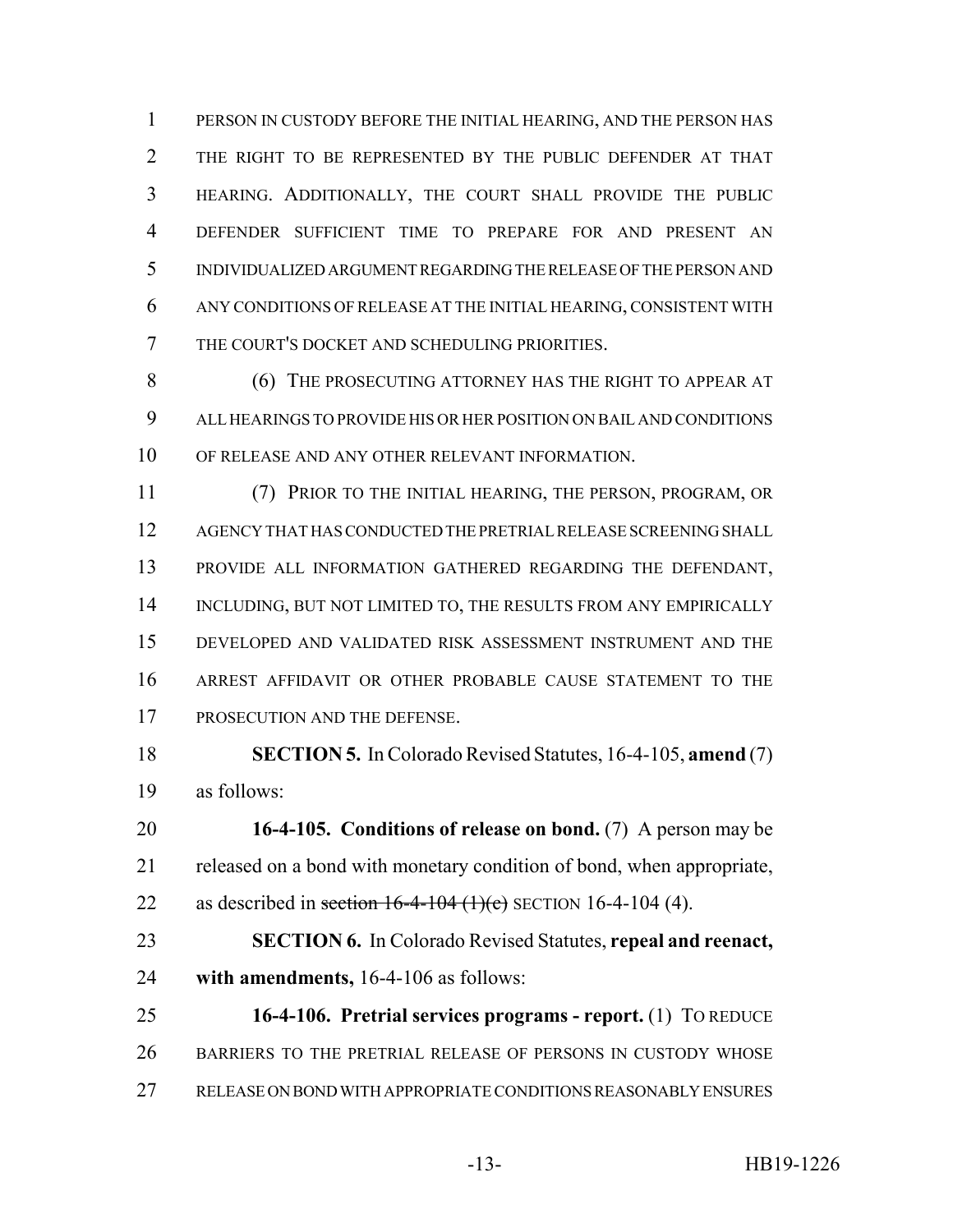COURT APPEARANCE AND PUBLIC SAFETY, ALL COUNTIES AND CITIES AND COUNTIES SHALL DEVELOP BY JULY 1, 2020, A PRETRIAL SERVICES PROGRAM IN CONSULTATION WITH THE CHIEF JUDGE OF THE JUDICIAL DISTRICT THAT MAY BE UTILIZED BY THE COURTS OF THE JUDICIAL DISTRICT.IN ORDER TO ESTABLISH THE PRETRIAL SERVICES PROGRAM, THE CHIEF JUDGE OF EACH JUDICIAL DISTRICT SHALL ESTABLISH A COMMUNITY ADVISORY BOARD TO FORMULATE A PLAN FOR A PRETRIAL SERVICES PROGRAM. MEMBERSHIP ON SUCH COMMUNITY ADVISORY BOARD MUST INCLUDE, AT A MINIMUM, A REPRESENTATIVE OF A LOCAL LAW ENFORCEMENT AGENCY, A REPRESENTATIVE OF THE DISTRICT ATTORNEY, A REPRESENTATIVE OF THE PUBLIC DEFENDER, AND A REPRESENTATIVE OF THE CITIZENS AT LARGE.THE CHIEF JUDGE IS ENCOURAGED TO APPOINT TO THE COMMUNITY ADVISORY BOARD AT LEAST ONE REPRESENTATIVE OF THE BAIL BOND INDUSTRY WHO CONDUCTS BUSINESS IN THE JUDICIAL DISTRICT, WHICH MAY INCLUDE A BAIL BONDSMAN, A BAIL SURETY, OR OTHER DESIGNATED BAIL INDUSTRY REPRESENTATIVE. THE CHIEF JUDGE OF THE JUDICIAL DISTRICT SHALL APPROVE THE PLAN FORMULATED BY THE COMMUNITY ADVISORY BOARD PRIOR TO THE ESTABLISHMENT AND UTILIZATION OF THE PRETRIAL SERVICES PROGRAM. THE OPTION CONTAINED IN THIS SECTION THAT A PRETRIAL SERVICES PROGRAM BE ESTABLISHED PURSUANT TO A PLAN FORMULATED BY THE COMMUNITY ADVISORY BOARD DOES NOT APPLY TO ANY PRETRIAL SERVICES PROGRAM 23 THAT EXISTED BEFORE MAY 31,1991.

 (2) A GOVERNMENTAL ENTITY MAY DIRECTLY OPERATE A PRETRIAL SERVICES PROGRAM APPROVED PURSUANT TO SUBSECTION (1) OF THIS SECTION OR ENTER INTO A CONTRACT WITH A PRIVATE NONPROFIT OR FOR-PROFIT ENTITY OR AN AGREEMENT WITH ANOTHER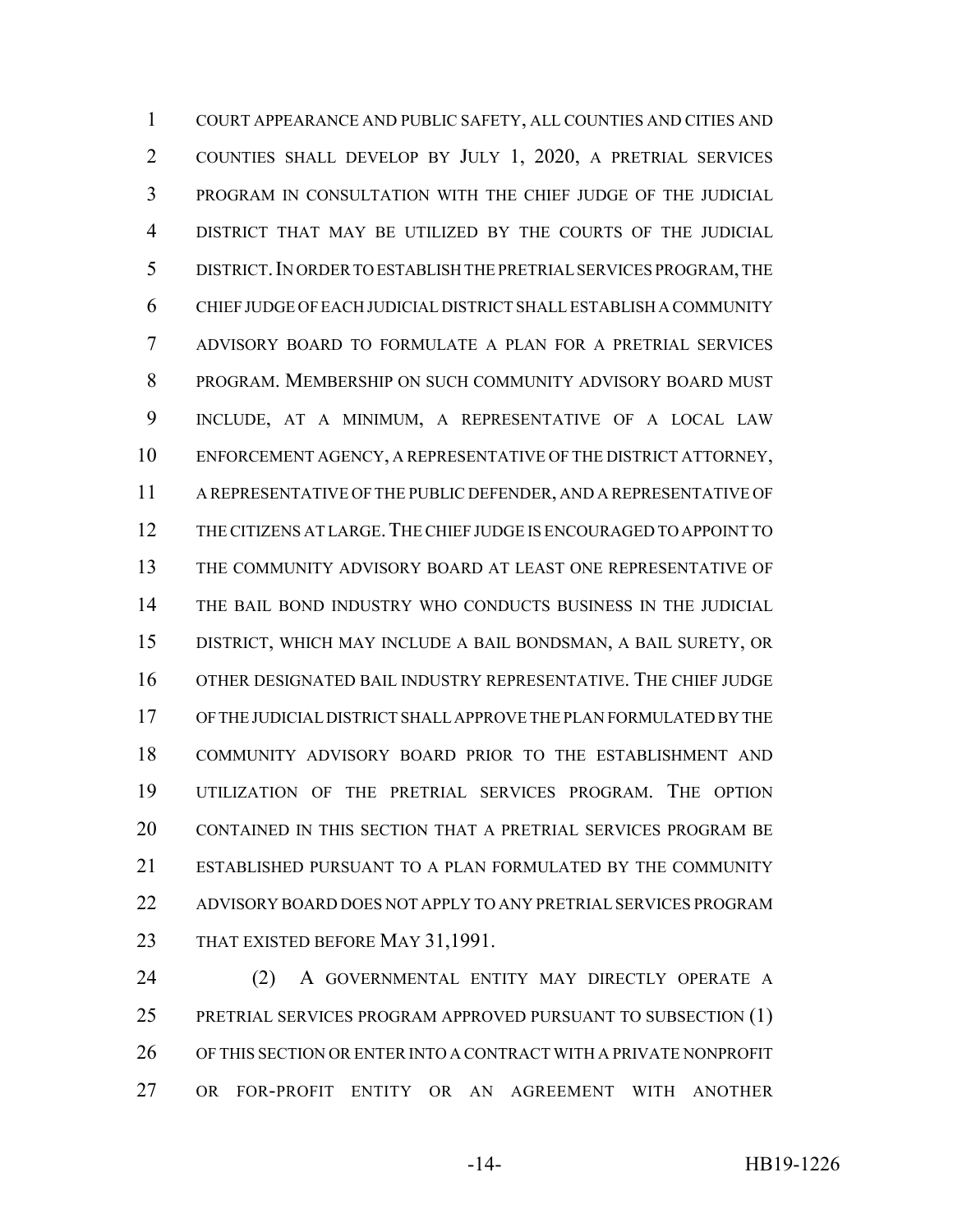GOVERNMENTAL ENTITY TO PROVIDE PRETRIAL SERVICES IN THE COUNTY.

 (3) THE BOARD OF COUNTY COMMISSIONERS FOR A CLASS C OR CLASS D COUNTY, AS DEFINED IN SECTION 13-6-201, MAY REQUEST THAT THE JUDICIAL DEPARTMENT, THROUGH THE JUDICIAL DISTRICT PROBATION DEPARTMENT, PROVIDE PRETRIAL SERVICES IN THE COUNTY BY SUBMITTING A WRITTEN REQUEST TO THE CHIEF JUDGE OF THE RESPECTIVE JUDICIAL DISTRICT. UPON APPROVAL BY THE CHIEF JUDGE, THE CHIEF JUSTICE OF THE SUPREME COURT, AND THE STATE COURT ADMINISTRATOR, THE JUDICIAL DEPARTMENT MAY UTILIZE MONEY ALLOCATED PURSUANT TO SECTION 16-4-106.5 TO PROVIDE PRETRIAL SERVICES IN THE COUNTY. (4) A PRETRIAL SERVICES PROGRAM CREATED PURSUANT TO THIS

 SECTION MUST MEET THE MINIMUM STANDARDS DEVELOPED PURSUANT TO 13 SUBSECTION (2) OF THIS SECTION AND THE FOLLOWING CRITERIA:

 (a) THE PRETRIAL SERVICES PROGRAM MUST ESTABLISH A PROCEDURE FOR THE SCREENING OF PERSONS WHO ARE DETAINED DUE TO AN ARREST FOR THE ALLEGED COMMISSION OF A CRIME SO THAT SUCH INFORMATION MAY BE PROVIDED TO THE JUDGE OR OTHER DESIGNATED PERSON OR AGENCY WHO IS SETTING THE BOND AND CONDITIONS OF RELEASE.THE PRETRIAL SERVICES PROGRAM MUST PROVIDE INFORMATION THAT PROVIDES THE COURT WITH THE ABILITY TO MAKE AN APPROPRIATE INITIAL BOND DECISION THAT IS BASED UPON FACTS RELATING TO THE PERSON'S RISK OF FAILURE TO APPEAR FOR COURT AND RISK OF DANGER TO 23 THE COMMUNITY.

 (b) THE PRETRIAL SERVICES PROGRAM MUST MAKE ALL REASONABLE ATTEMPTS TO PROVIDE THE COURT OR OTHER DESIGNATED PERSON OR AGENCY WITH SUCH INFORMATION DELINEATED IN THIS SECTION AS IS APPROPRIATE TO EACH PERSON SEEKING RELEASE FROM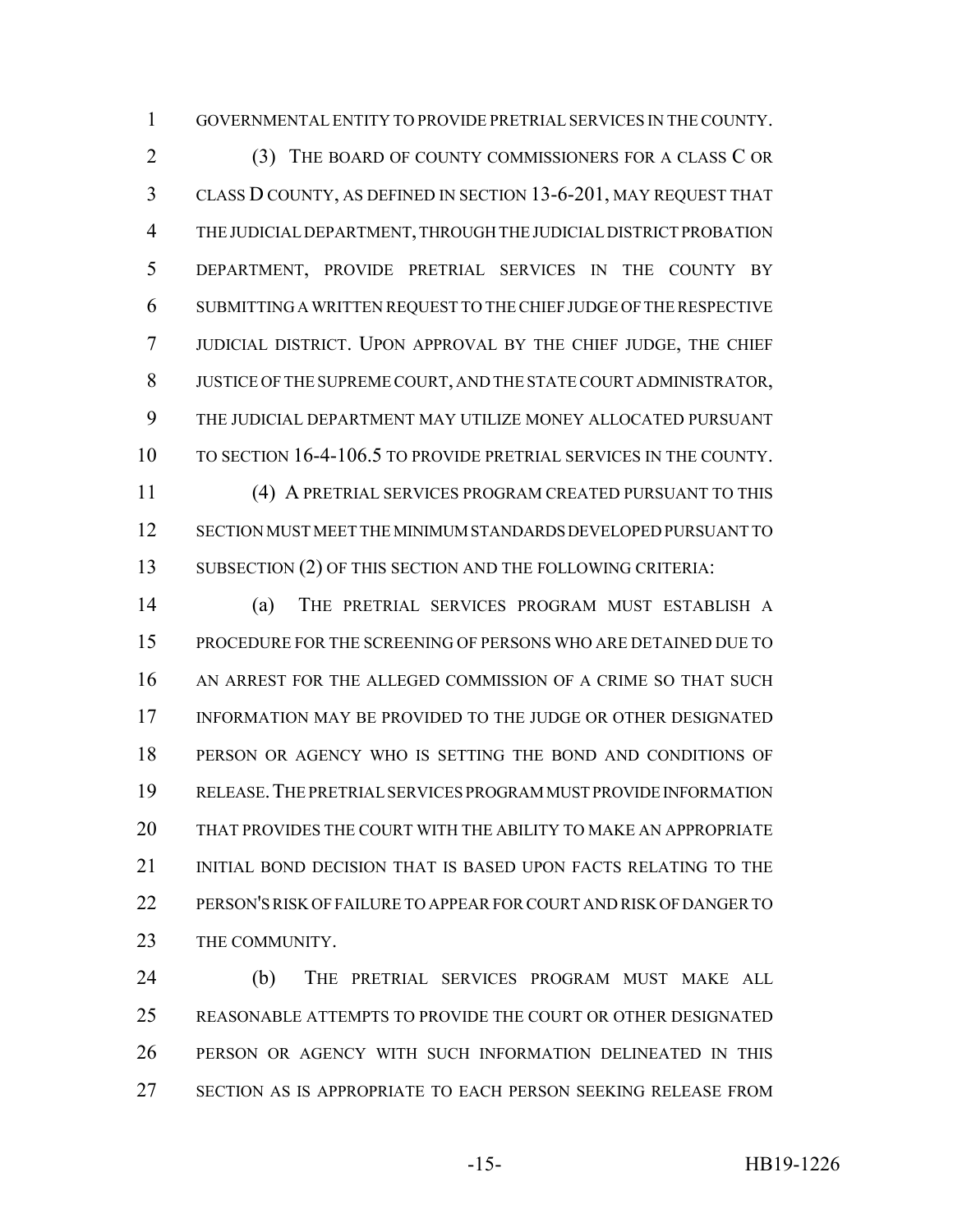CUSTODY FOR PURPOSES OF SETTING BOND AND CONDITIONS OF RELEASE;

 (c) THE PRETRIAL SERVICES PROGRAM MUST USE AN EMPIRICALLY DEVELOPED PRETRIAL RISK ASSESSMENT TOOL TO ASSESS A PERSON'S PREDICTIVE LEVEL OF PRETRIAL RISK AND A STRUCTURED DECISION-MAKING DESIGN BASED UPON THE PERSON'S CHARGE AND THE RISK ASSESSMENT SCORE; AND

 (d) THE PRETRIAL SERVICES PROGRAM MUST WORK WITH ALL APPROPRIATE AGENCIES AND ASSIST WITH ALL EFFORTS TO COMPLY WITH SECTIONS 24-4.1-302.5 AND 24-4.1-303.

 (5) ANY PRETRIAL SERVICES PROGRAM MAY ALSO INCLUDE DIFFERENT METHODS AND LEVELS OF COMMUNITY-BASED SUPERVISION AS 12 A CONDITION OF RELEASE, AND THE PRETRIAL SERVICES PROGRAM MUST USE ESTABLISHED METHODS FOR PERSONS WHO ARE RELEASED PRIOR TO TRIAL IN ORDER TO DECREASE UNNECESSARY PRETRIAL DETENTION. THE PRETRIAL SERVICES PROGRAM MAY INCLUDE, BUT IS NOT LIMITED TO, COURT DATE REMINDERS AND THE LEAST RESTRICTIVE CONDITIONS OF RELEASE AS OUTLINED IN SECTION 16-4-105 (8).

 (6) COMMENCING JULY 1, 2012, EACH PRETRIAL SERVICES PROGRAM ESTABLISHED PURSUANT TO THIS SECTION SHALL PROVIDE AN ANNUAL REPORT TO THE JUDICIAL DEPARTMENT NO LATER THAN NOVEMBER 1 OF EACH YEAR, REGARDLESS OF WHETHER THE PROGRAM EXISTED PRIOR TO MAY 31, 1991. NOTWITHSTANDING SECTION 24-1-136 23 (11)(a)(I), THE JUDICIAL DEPARTMENT SHALL PRESENT AN ANNUAL COMBINED REPORT TO THE JUDICIARY COMMITTEES OF THE HOUSE OF REPRESENTATIVES AND THE SENATE, OR ANY SUCCESSOR COMMITTEES. THE REPORT TO THE JUDICIAL DEPARTMENT MUST INCLUDE, BUT IS NOT LIMITED TO, THE FOLLOWING INFORMATION: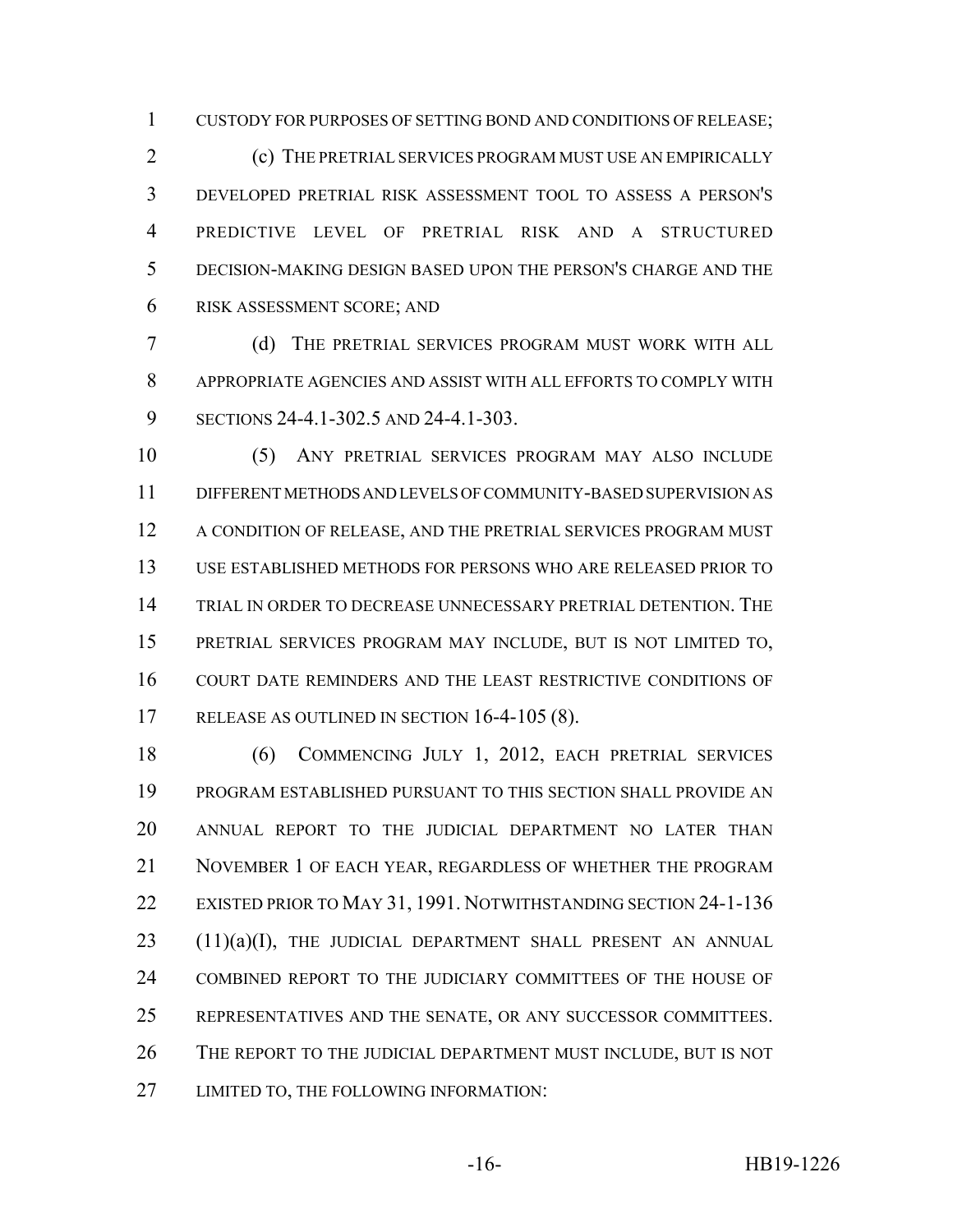(a) THE TOTAL NUMBER OF PRETRIAL ASSESSMENTS PERFORMED BY THE PRETRIAL SERVICES PROGRAM AND SUBMITTED TO THE COURT;

 (b) THE TOTAL NUMBER OF CLOSED CASES BY THE PRETRIAL SERVICES PROGRAM IN WHICH THE PERSON WAS RELEASED FROM CUSTODY AND SUPERVISED BY THE PRETRIAL SERVICES PROGRAM;

 (c) THE TOTAL NUMBER OF CLOSED CASES IN WHICH THE PERSON WAS RELEASED FROM CUSTODY, WAS SUPERVISED BY THE PRETRIAL SERVICES PROGRAM, AND, WHILE UNDER SUPERVISION, APPEARED FOR ALL 9 SCHEDULED COURT APPEARANCES ON THE CASE;

 (d) THE TOTAL NUMBER OF CLOSED CASES IN WHICH THE PERSON WAS RELEASED FROM CUSTODY, WAS SUPERVISED BY THE PRETRIAL SERVICES PROGRAM, AND WAS NOT CHARGED WITH A NEW CRIMINAL OFFENSE THAT WAS ALLEGED TO HAVE OCCURRED WHILE UNDER SUPERVISION AND THAT CARRIED THE POSSIBILITY OF A SENTENCE TO JAIL OR IMPRISONMENT;

 (e) THE TOTAL NUMBER OF CLOSED CASES IN WHICH THE PERSON WAS RELEASED FROM CUSTODY AND WAS SUPERVISED BY THE PRETRIAL SERVICES PROGRAM, AND THE PERSON'S BOND WAS NOT REVOKED BY THE COURT DUE TO A VIOLATION OF ANY OTHER TERMS AND CONDITIONS OF 20 SUPERVISION; AND

**(f) ANY ADDITIONAL INFORMATION THE JUDICIAL DEPARTMENT** 22 MAY REQUEST.

23 (7) FOR THE REPORTS REQUIRED IN SUBSECTION (6) OF THIS SECTION, THE PRETRIAL SERVICES PROGRAM MUST INCLUDE INFORMATION DETAILING THE NUMBER OF PERSONS RELEASED ON A COMMERCIAL SURETY BOND IN ADDITION TO PRETRIAL SUPERVISION, THE NUMBER OF PERSONS RELEASED ON A CASH, PRIVATE SURETY, OR PROPERTY BOND IN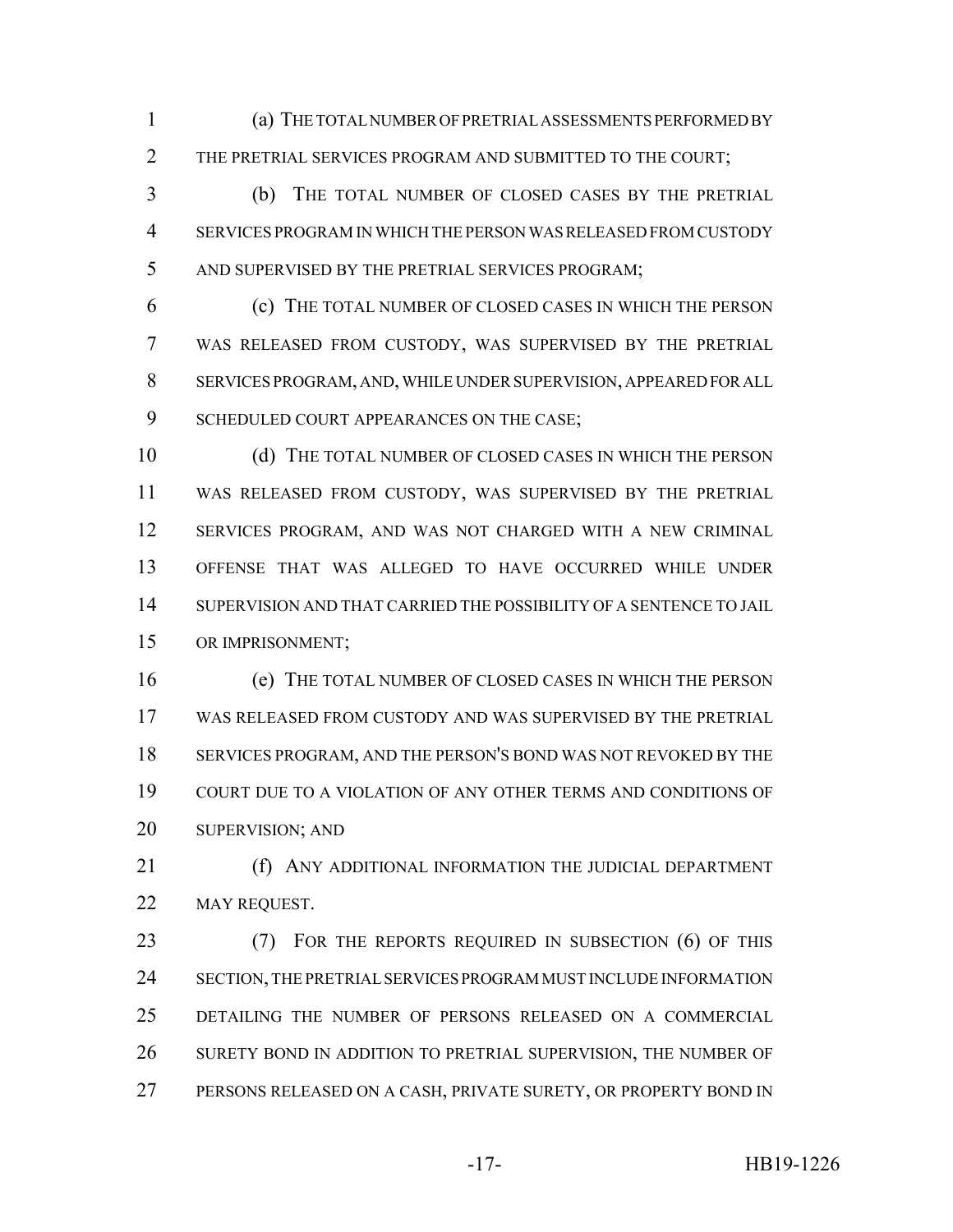ADDITION TO PRETRIAL SUPERVISION, AND THE NUMBER OF PERSONS RELEASED ON ANY FORM OF A PERSONAL RECOGNIZANCE BOND IN ADDITION TO PRETRIAL SUPERVISION.

 **SECTION 7.** In Colorado Revised Statutes, **add** 16-4-106.5 as follows:

 **16-4-106.5. Pretrial services cash fund created.** (1) THERE IS CREATED IN THE STATE TREASURY THE PRETRIAL SERVICES CASH FUND, REFERRED TO IN THIS SECTION AS THE "FUND", THAT CONSISTS OF ANY MONEY APPROPRIATED BY THE GENERAL ASSEMBLY TO THE FUND AND ANY MONEY RECEIVED THROUGH GIFTS, GRANTS, OR DONATIONS. THE MONEY IN THE FUND IS SUBJECT TO ANNUAL APPROPRIATION BY THE GENERAL 12 ASSEMBLY FOR THE IMPLEMENTATION OF THIS SECTION. THE STATE COURT ADMINISTRATOR IS AUTHORIZED TO ACCEPT ON BEHALF OF THE STATE ANY GIFTS, GRANTS, OR DONATIONS FROM ANY PRIVATE OR PUBLIC SOURCE FOR THE PURPOSE OF THIS SECTION. ALL PRIVATE AND PUBLIC MONEY RECEIVED THROUGH GIFTS, GRANTS, OR DONATIONS MUST BE TRANSMITTED TO THE STATE TREASURER, WHO SHALL CREDIT THE SAME 18 TO THE FUND.

 (2) MONEY IN THE FUND MUST BE USED TO FUND COUNTIES THAT REQUEST FUNDS TO OPERATE OR ASSIST IN THE OPERATION OF A PRETRIAL SERVICES PROGRAM APPROVED PURSUANT TO SECTION 16-4-106 (1), INCLUDING THE ADMINISTRATIVE AND PERSONNEL COSTS RELATED TO THE OPERATION OF PRETRIAL SERVICES PROGRAMS AND ANY ADJUNCT SERVICES, INCLUDING BUT NOT LIMITED TO SUPERVISION SERVICES, CONTRACT SERVICES, TREATMENT SERVICES, AND PROGRAM DEVELOPMENT. MONEY IN THE FUND MAY ALSO BE USED TO PAY FOR THE ADMINISTRATIVE COSTS OF OPERATING THE FUND.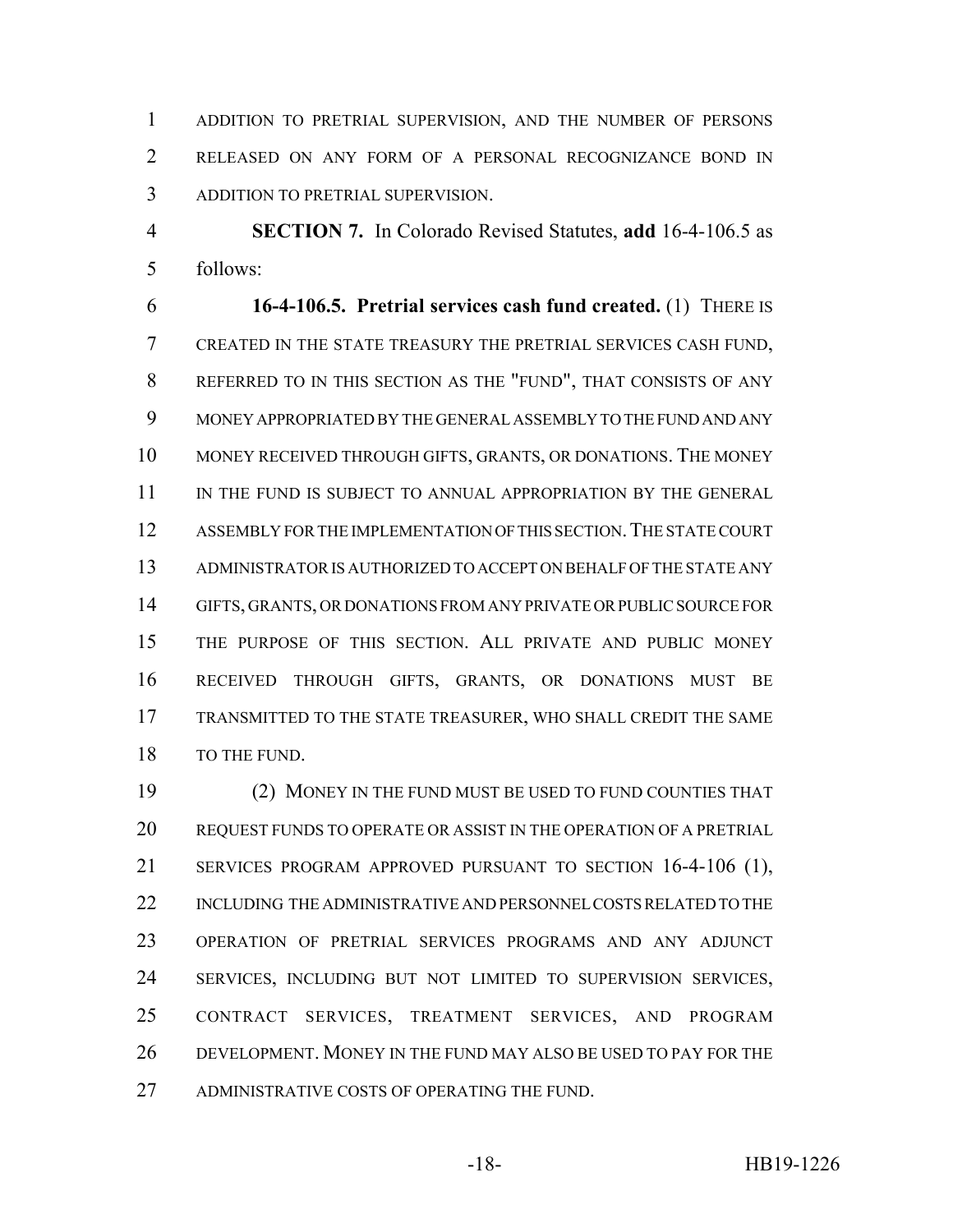(3) ANY UNEXPENDED AND UNENCUMBERED MONEY REMAINING 2 IN THE FUND AT THE END OF A FISCAL YEAR REMAINS IN THE FUND AND MAY NOT BE TRANSFERRED TO THE GENERAL FUND OR TO ANOTHER FUND. **SECTION 8.** In Colorado Revised Statutes, **repeal and reenact, with amendments,** 16-4-107 as follows:

 **16-4-107. Time frames for commencement of action.** (1) AFTER THE INITIAL HEARING AS PROVIDED BY SECTION 16-4-104, THE COURT SHALL ORDER THAT THE COMMENCEMENT OF THE CRIMINAL PROSECUTION BY THE FILING OF A COMPLAINT OR INFORMATION, 10 PURSUANT TO THE PROVISIONS OF SECTION 16-5-101, MUST TAKE PLACE WITHIN THREE DAYS AFTER THE INITIAL HEARING, EXCLUDING SATURDAY, SUNDAY, AND LEGAL HOLIDAYS, UNLESS GOOD CAUSE IS SHOWN TO THE COURT FOR ADDITIONAL TIME OR THE PARTIES AGREE TO ADDITIONAL TIME.

 (2) A DEFENDANT IN CUSTODY HAS SCHEDULING PRECEDENCE OVER ALL OTHER MATTERS FOR PURPOSES OF LITIGATED HEARINGS AND TRIALS, SUBJECT TO THE PROVISIONS OF SECTIONS 18-3-411 (4) AND SECTION 18-1-405.

 **SECTION 9.** In Colorado Revised Statutes, **repeal and reenact, with amendments,** 16-4-109 as follows:

 **16-4-109. Reduction or increase of monetary conditions of bond - change in type of bond or conditions of bond - definition.** 23 (1) THE DEFENDANT, THE PROSECUTING ATTORNEY, OR THE BONDING AND RELEASE COMMISSIONER MAY ASK FOR THE REVIEW AND MODIFICATION OF ANY MONETARY OR NONMONETARY CONDITION OF BOND IF NEW INFORMATION IS DISCOVERED THAT WAS NOT PRESENTED AT THE TIME OF THE ORIGINAL SETTING OF BOND AND CONDITIONS OF RELEASE OR IF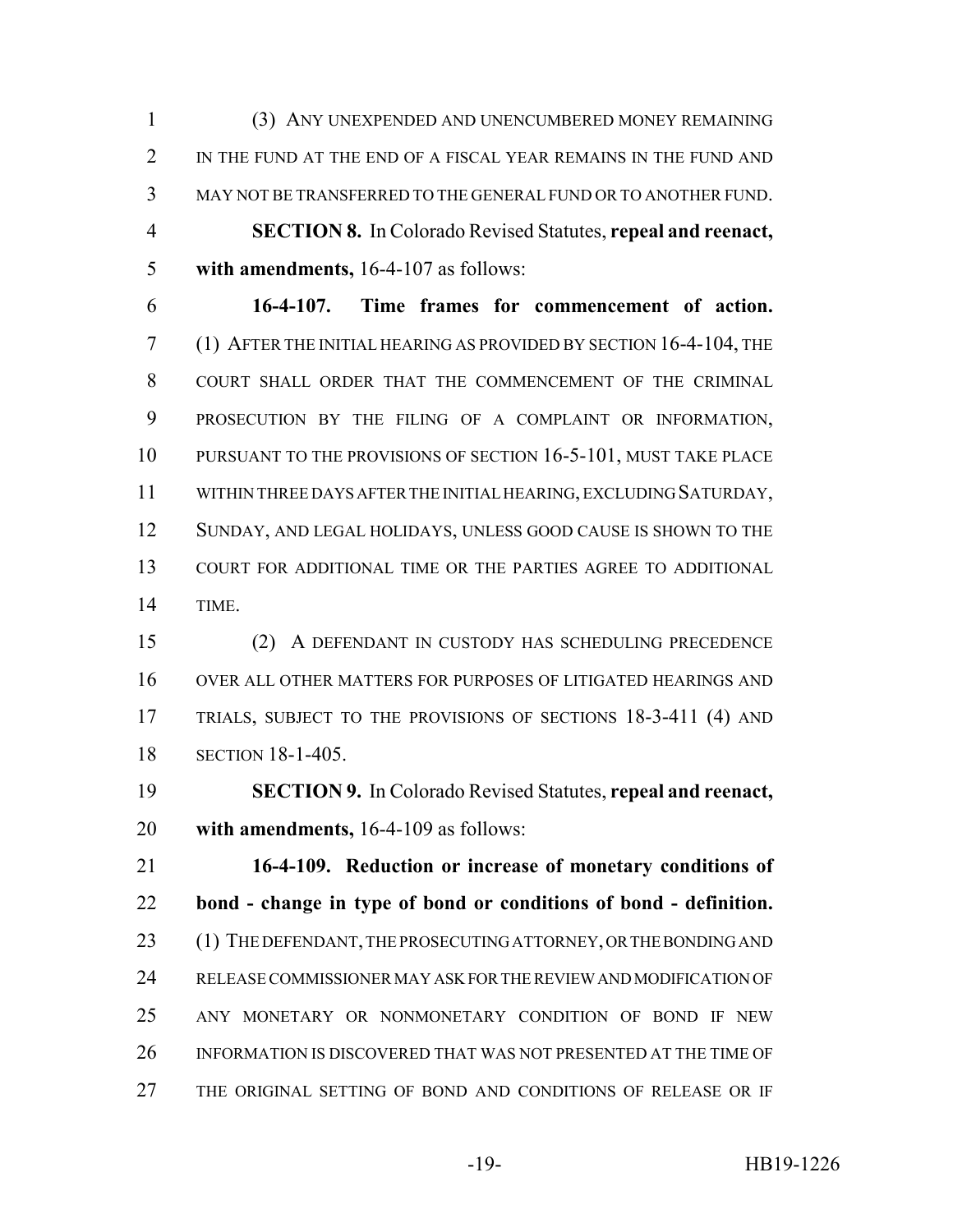CIRCUMSTANCES HAVE CHANGED SINCE THE COURT MADE THE BOND DETERMINATION AND THIS NEW INFORMATION OR CHANGE IN CIRCUMSTANCES HAS A BEARING ON WHETHER THE CONDITION OF BOND IS REASONABLE AND NECESSARY PURSUANT TO THE PROVISIONS OF THIS SECTION.

 (2) REQUESTS FOR REVIEW OR MODIFICATION OF A MONETARY OR NONMONETARY CONDITION OF BOND MAY BE MADE ORALLY OR IN WRITING WITH REASONABLE NOTICE TO THE OPPOSING PARTY; EXCEPT THAT, IF THE CASE ALLEGES A CRIME AS DEFINED IN SECTION 24-4.1-302, THE REQUEST FOR REVIEW MUST BE IN WRITING.

 (3) THE COURT SHALL HEAR THE REQUEST FOR REVIEW OF A MONETARY CONDITION OF BOND ON AN EXPEDITED BASIS AND MAKE A 13 DETERMINATION ON THE RECORD IN ORDER THAT THE DEFENDANT MAY 14 EXERCISE HIS OR HER RIGHT TO APPEAL PURSUANT TO SECTION 16-4-204, OR ANY OTHER AVAILABLE APPELLATE REMEDIES.

16 (4) (a) UPON VERIFIED APPLICATION BY THE DISTRICT ATTORNEY OR A BONDING AND RELEASE COMMISSIONER STATING FACTS OR CIRCUMSTANCES CONSTITUTING A BREACH OR A THREATENED BREACH OF ANY OF THE CONDITIONS OF THE BOND, THE COURT MAY ISSUE A WARRANT COMMANDING ANY PEACE OFFICER TO BRING THE DEFENDANT WITHOUT UNNECESSARY DELAY BEFORE THE COURT FOR A HEARING ON THE MATTERS SET FORTH IN THE APPLICATION. UPON ISSUANCE OF THE WARRANT, THE BONDING AND RELEASE COMMISSIONER SHALL NOTIFY THE BAIL BOND AGENT OF RECORD BY ELECTRONIC MAIL TO THE AGENT IF AVAILABLE WITHIN TWENTY-FOUR HOURS OR BY CERTIFIED MAIL NOT MORE THAN FOURTEEN DAYS AFTER THE WARRANT IS ISSUED. AT THE CONCLUSION OF THE HEARING, THE COURT MAY ENTER AN ORDER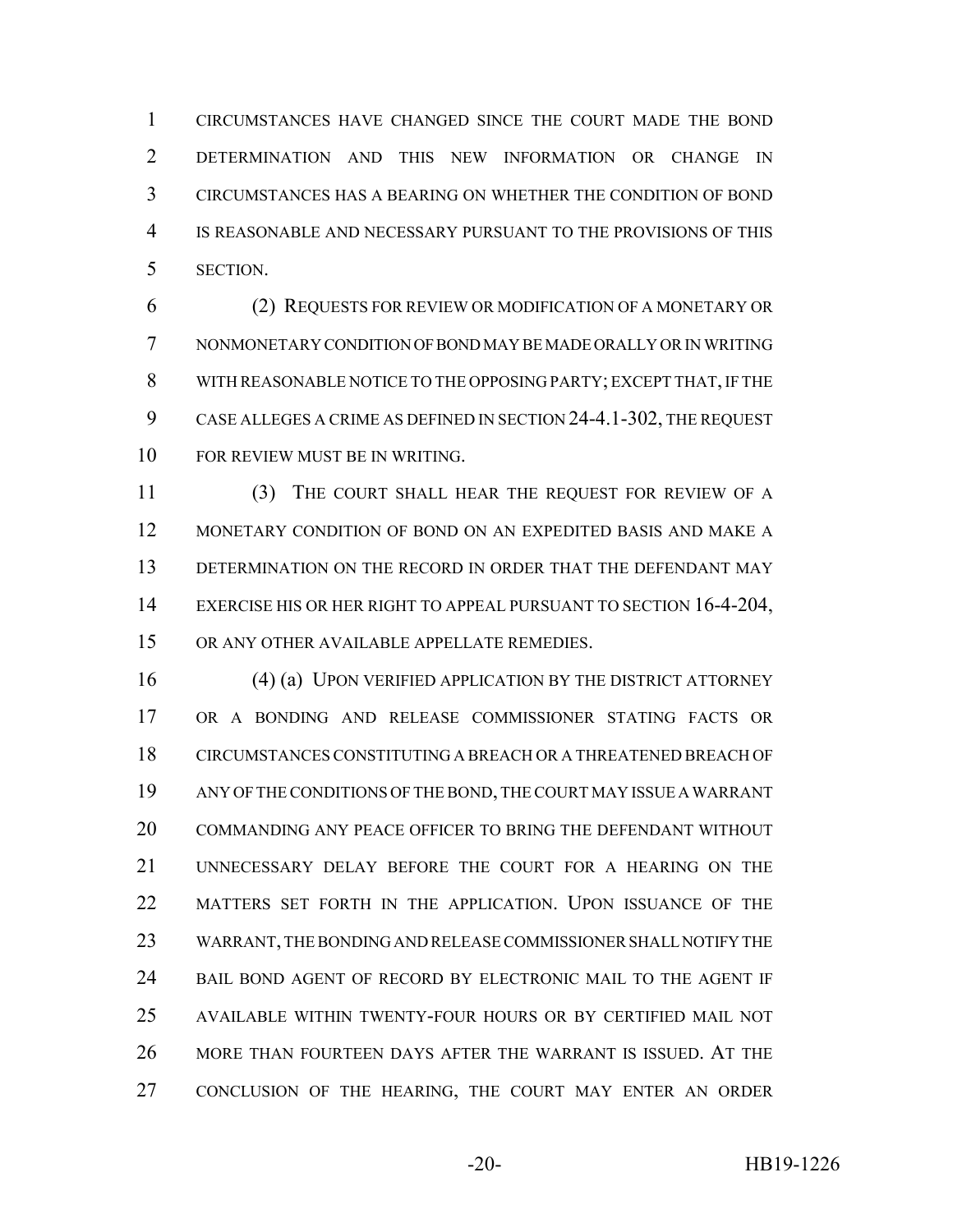AUTHORIZED BY SUBSECTION (1) OF THIS SECTION. IF A BONDING AND RELEASE COMMISSIONER FILES AN APPLICATION FOR A HEARING PURSUANT TO THIS SUBSECTION (4), THE BONDING COMMISSIONER SHALL NOTIFY THE DISTRICT ATTORNEY FOR THE JURISDICTION IN WHICH THE APPLICATION IS MADE OF THE APPLICATION WITHIN TWENTY-FOUR HOURS FOLLOWING THE FILING OF THE APPLICATION.

 (b) AS USED IN THIS SUBSECTION (4), "BONDING AND RELEASE COMMISSIONER" MEANS A PERSON EMPLOYED BY A PRETRIAL SERVICES PROGRAM AS DESCRIBED IN SECTION 16-4-106, OR ANY OTHER PERSON DESIGNATED AS A BONDING AND RELEASE COMMISSIONER BY THE CHIEF OR PRESIDING JUDGE OF THE JUDICIAL DISTRICT TO CARRY OUT THE PROVISIONS OF THIS ARTICLE 4.

 (5) THE DISTRICT ATTORNEY AND THE DEFENDANT OR HIS OR HER ATTORNEY HAS THE RIGHT TO APPEAR AT ALL HEARINGS SEEKING MODIFICATION OF THE TERMS AND CONDITIONS OF BOND AND MAY ADVISE 16 THE COURT ON ALL PERTINENT MATTERS DURING THE HEARING.

 **SECTION 10.** In Colorado Revised Statutes, 10-23-105, **amend** 18 (1) and (2) as follows:

 **10-23-105. Qualification bond - forfeiture.** (1) Each cash-bonding agent shall post a cash qualification bond of fifty thousand 21 dollars with the division. The bond must be to the people of the state of Colorado in favor of any court in this state, whether municipal, county, district, or other court, and to the division for the purposes of this section. In the event of a forfeiture of a cash-bonding agent's qualification bond, the division has priority over all other claimants. To comply with this subsection (1), the bond must be conditioned upon full and prompt payment into the court ordering the bond forfeited. Cash-bonding agents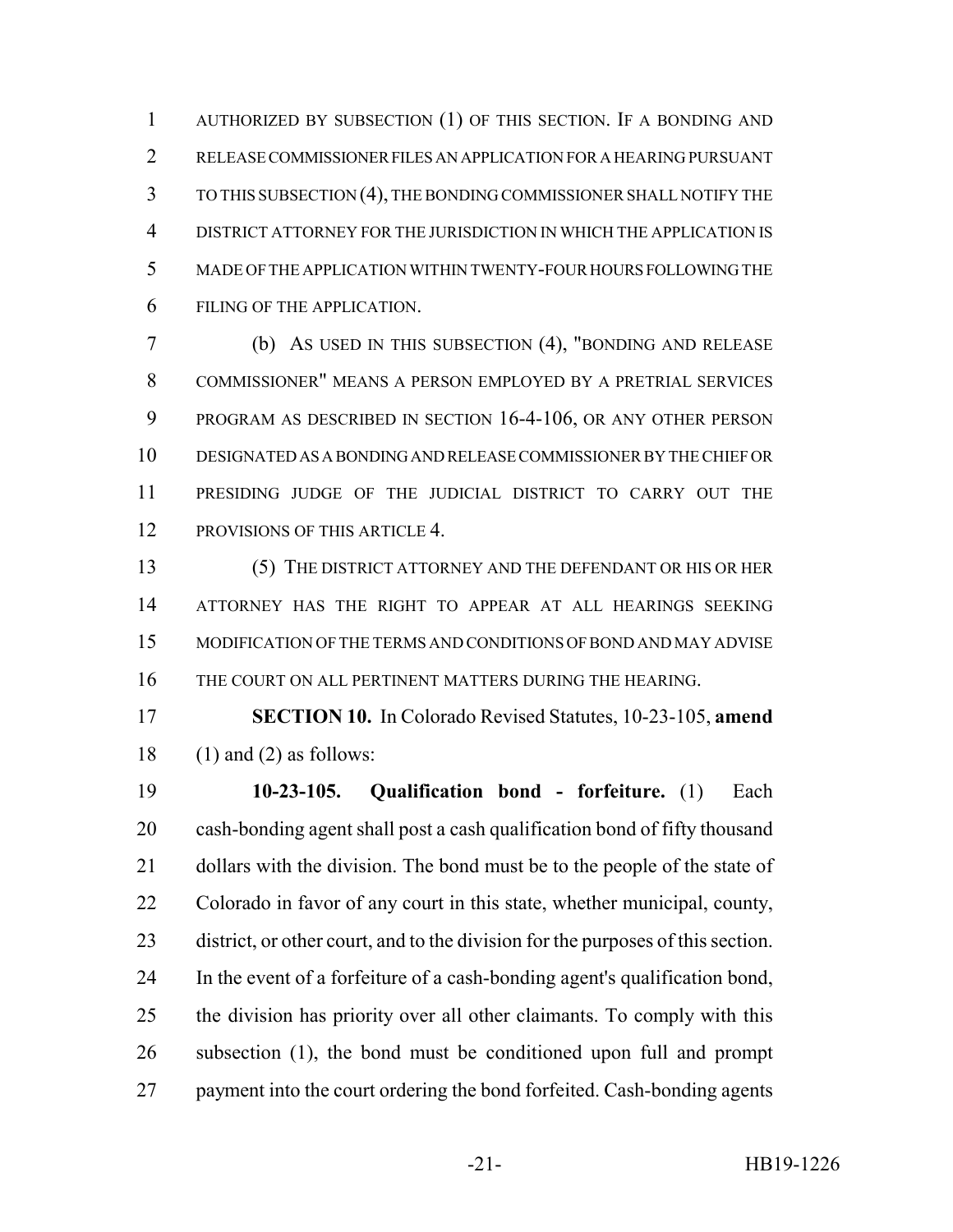shall not issue bonds except in accordance with section 16-4-104 2 (1)(c)(III), C.R.S. SECTION 16-4-104 (4)(c)(III). In the event of a qualification bond forfeiture, a cash-bonding agent shall not write new bail bonds until the qualification bond is restored to fifty thousand dollars.

 (2) Each professional cash-bail agent shall post a cash qualification bond of no less than fifty thousand dollars with the division. The bond shall be to the people of the state of Colorado in favor of any court in this state, whether municipal, county, district, or other court, and to the division for the purposes of this section. A professional cash-bail agent shall not furnish a single bail greater than twice the amount of the bond posted with the division. In the event of a forfeiture of a professional cash-bail agent's qualification bond, the division has priority over all other claimants to the bond. To comply with this subsection (2), the bond must be conditioned upon full and prompt payment into the court ordering the bond forfeited. Professional cash-bail agents shall not 16 issue bonds except in accordance with section 16-4-104 (1)(c)(III), C.R.S. SECTION 16-4-104 (4)(c)(III). In the event of a qualification bond forfeiture, a professional cash-bail agent shall not write new bail bonds until the qualification bond is restored to at least fifty thousand dollars.

 **SECTION 11.** In Colorado Revised Statutes, 13-3-101, **add** (11) as follows:

 **13-3-101. State court administrator - repeal.** (11) (a) ON OR 23 BEFORE JANUARY 1, 2020, THE STATE COURT ADMINISTRATOR SHALL, IN CONSULTATION WITH PRETRIAL SERVICES PROGRAMS AND RELEVANT PROFESSIONAL ASSOCIATIONS, INCLUDING BUT NOT LIMITED TO ANY COLORADO ASSOCIATION OF PRETRIAL SERVICES, ESTABLISH AND MAINTAIN MINIMUM STANDARDS FOR PRETRIAL SERVICES PROGRAMS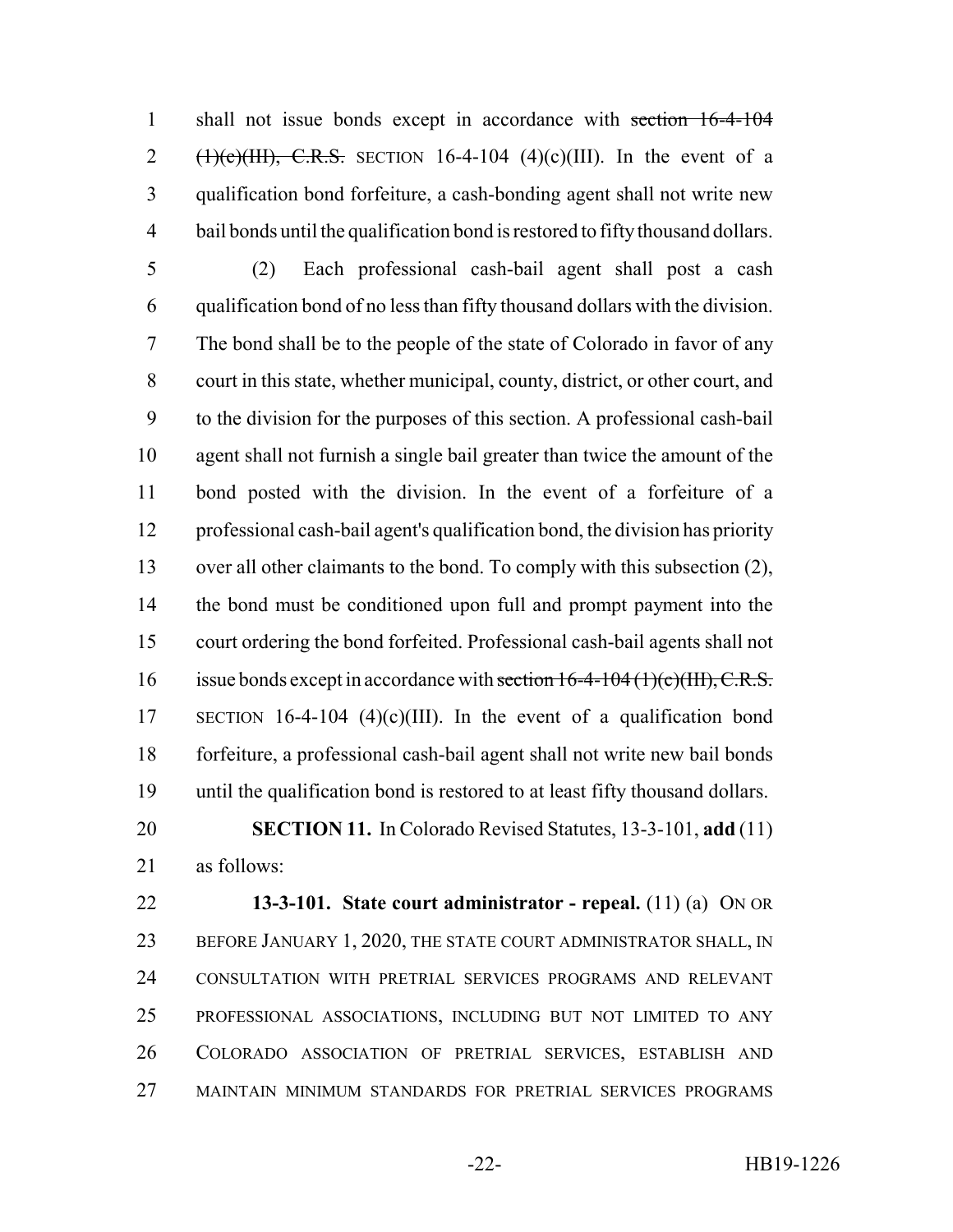APPROVED PURSUANT TO SECTION 16-4-106 (1). THE STATE COURT ADMINISTRATOR SHALL PROVIDE ADMINISTRATIVE OVERSIGHT OF PRETRIAL SERVICES PROGRAMS AND THEIR OPERATIONS ACCORDING TO UNIFORM STANDARDS AND PROTOCOLS ESTABLISHED BY THE STATE COURT ADMINISTRATOR.

 (b) THE STATE COURT ADMINISTRATOR SHALL REVIEW AND APPROVE EMPIRICALLY DEVELOPED AND VALIDATED RISK ASSESSMENT INSTRUMENTS TO BE USED BY PRETRIAL SERVICES PROGRAMS AND JUDICIAL OFFICERS.

 (c) THE STATE COURT ADMINISTRATOR SHALL PROVIDE TECHNICAL ASSISTANCE TO LOCAL PRETRIAL SERVICES PROGRAM STAKEHOLDERS TO INCLUDE TRAINING, EDUCATION, INFORMATIONAL MATERIALS, AND TOOLS TO TRACK OUTCOMES AND FIDELITY TO BEST PRACTICES. THE STATE COURT ADMINISTRATOR SHALL COLLECT, ANALYZE, AND REPORT CENTRALIZED DATA TO IDENTIFY PRETRIAL RELEASE SERVICES TRENDS 16 AND OUTCOMES THROUGHOUT THE STATE.

 (d) THE STATE COURT ADMINISTRATOR SHALL ALLOCATE MONEY FROM THE PRETRIAL SERVICES CASH FUND ESTABLISHED IN SECTION 16-4-106.5. THE STATE COURT ADMINISTRATOR SHALL DEVELOP AND MAINTAIN AN ANNUAL FORMULA FUNDING MODEL TO EQUITABLY AND OBJECTIVELY ALLOCATE AND DISTRIBUTE THE PRETRIAL SERVICES CASH FUND AMONG COUNTIES THAT REQUEST MONEY FOR PRETRIAL SERVICES. COUNTIES WITHOUT PRETRIAL SERVICES PROGRAMS AS OF JULY 1, 2019, MUST BE THE HIGHEST PRIORITY FOR ALLOCATIONS FROM THE PRETRIAL SERVICES CASH FUND.WHEN THE JUDICIAL DEPARTMENT HAS AGREED TO PROVIDE PRETRIAL SERVICES THROUGH THE PROBATION DEPARTMENT IN 27 A COUNTY PURSUANT TO SECTION 16-4-106(3), MONEY FOR THAT COUNTY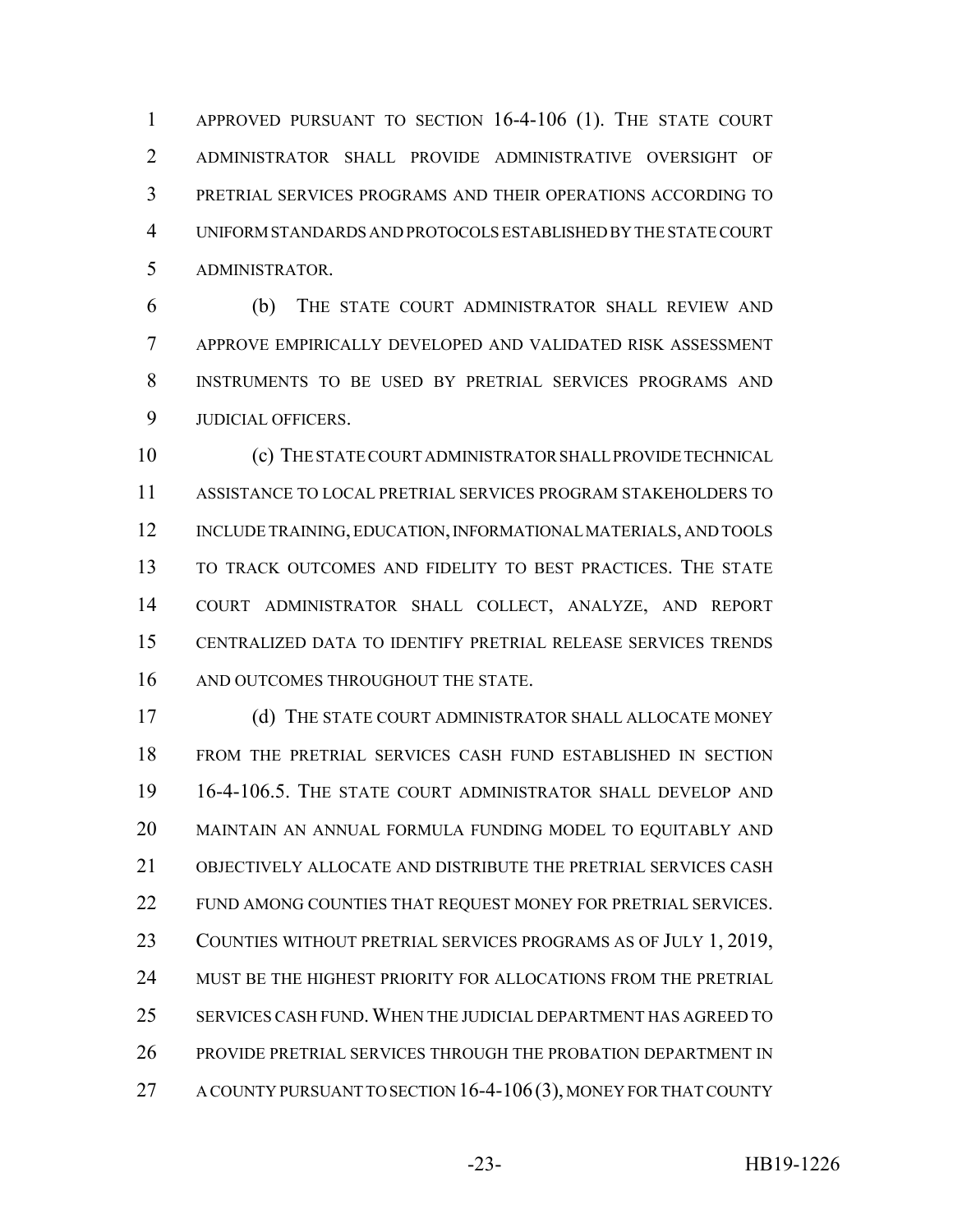MUST INSTEAD BE ALLOCATED TO THE JUDICIAL DEPARTMENT.

 (e) THE STATE COURT ADMINISTRATOR SHALL ESTABLISH ADMINISTRATIVE REPORTING PROCEDURES TO BE USED BY PRETRIAL SERVICES PROGRAMS. THE STATE COURT ADMINISTRATOR SHALL USE PRETRIAL SERVICES PROGRAM REPORTS TO ENSURE:

 (I) EACH PRETRIAL SERVICES PROGRAM'S USE OF MONEY IS CONSISTENT WITH THE GENERAL ASSEMBLY'S INTENT AS SET FORTH IN **SECTION 16-4-106.5; AND** 

 (II) THE JUDICIAL DEPARTMENT MEETS ITS REPORTING REQUIREMENTS AS SET FORTH IN SECTION 16-4-106 (6) AND (7).

 **SECTION 12.** In Colorado Revised Statutes, 13-6-201, **amend**  $12 \quad (1)$  as follows:

 **13-6-201. Classification of counties.** (1) For such organizational 14 and administrative purposes concerning county courts as are specified in this part 2, AND FOR PURPOSES OF PRETRIAL SERVICES PROGRAMS AS 16 SPECIFIED IN SECTION 16-4-106 (3), counties shall be ARE classified as provided in subsection (2) of this section. The classifications established 18 in this section shall DO not have any effect upon any classifications now 19 provided by law for any other purpose and specifically shall have no effect upon the existing classification of counties for the purpose of fixing 21 judicial salaries for county judges as provided by section 13-30-103.

 **SECTION 13.** In Colorado Revised Statutes, 16-4-111, **amend** 23 (3) as follows:

 **16-4-111. Disposition of security deposits upon forfeiture or termination of bond.** (3) When the defendant has been released upon deposit of cash or property, upon an unsecured personal recognizance 27 bond with a monetary condition pursuant to section 16-4-104,  $\left(\frac{1}{a}\right)$  or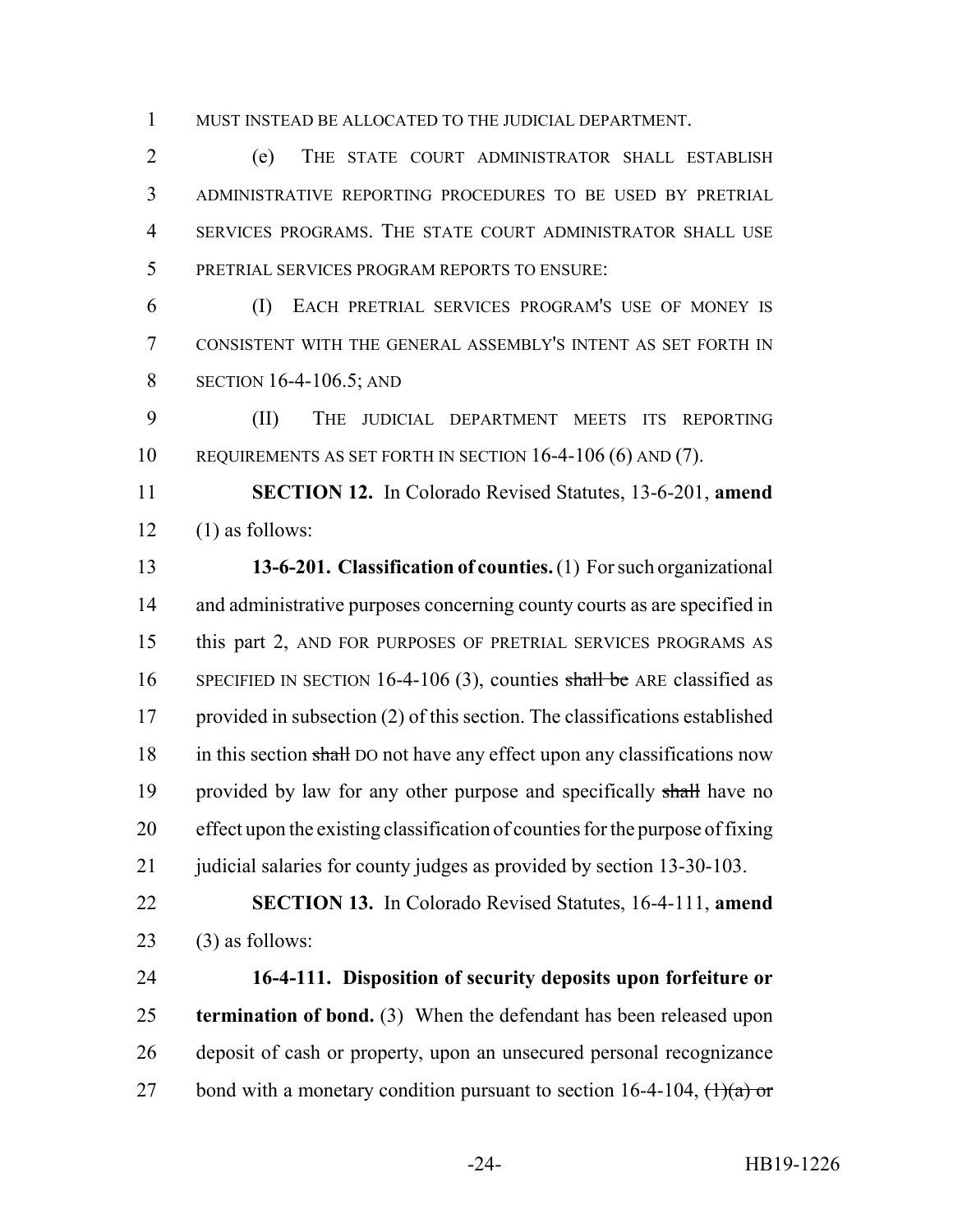$(\frac{1}{b}, \frac{1}{b})$ , or upon a surety bond secured by property, if the defendant fails to appear in accordance with the primary condition of the bond, the court shall declare a forfeiture. Notice of the order of forfeiture shall be mailed by the court to the defendant, all sureties, and all depositors or assignees of any deposits of cash or property if such sureties, depositors, or assignees have direct contact with the court, at their last-known addresses. Such notice shall be sent within fourteen days after the entry of the order of forfeiture. If the defendant does not appear and surrender to the court having jurisdiction within thirty-five days from the date of the forfeiture or within that period satisfy the court that appearance and surrender by the defendant is impossible and without fault by such defendant, the court may enter judgment for the state against the defendant for the amount of the bond and costs of the court proceedings. Any cash deposits made with 14 the clerk of the court shall be applied to the payment of costs. If any amount of such cash deposit remains after the payment of costs, it shall be applied to payment of the judgment.

 **SECTION 14.** In Colorado Revised Statutes, 16-4-203, **amend** (4) as follows:

 **16-4-203. Appeal bond hearing - order.** (4) Upon written motion of the state or the defendant, the sentencing court may increase or reduce the amount of appeal bond, alter the security for or conditions of the appeal bond, or revoke the appeal bond. Notice of hearing on the 23 motion shall be given in the manner provided in section 16-4-107 SECTION 16-4-109.

 **SECTION 15.** In Colorado Revised Statutes, 16-8.5-105, **amend** 26  $(1)(c)$  as follows:

**16-8.5-105. Evaluations and report.** (1) (c) The court, when